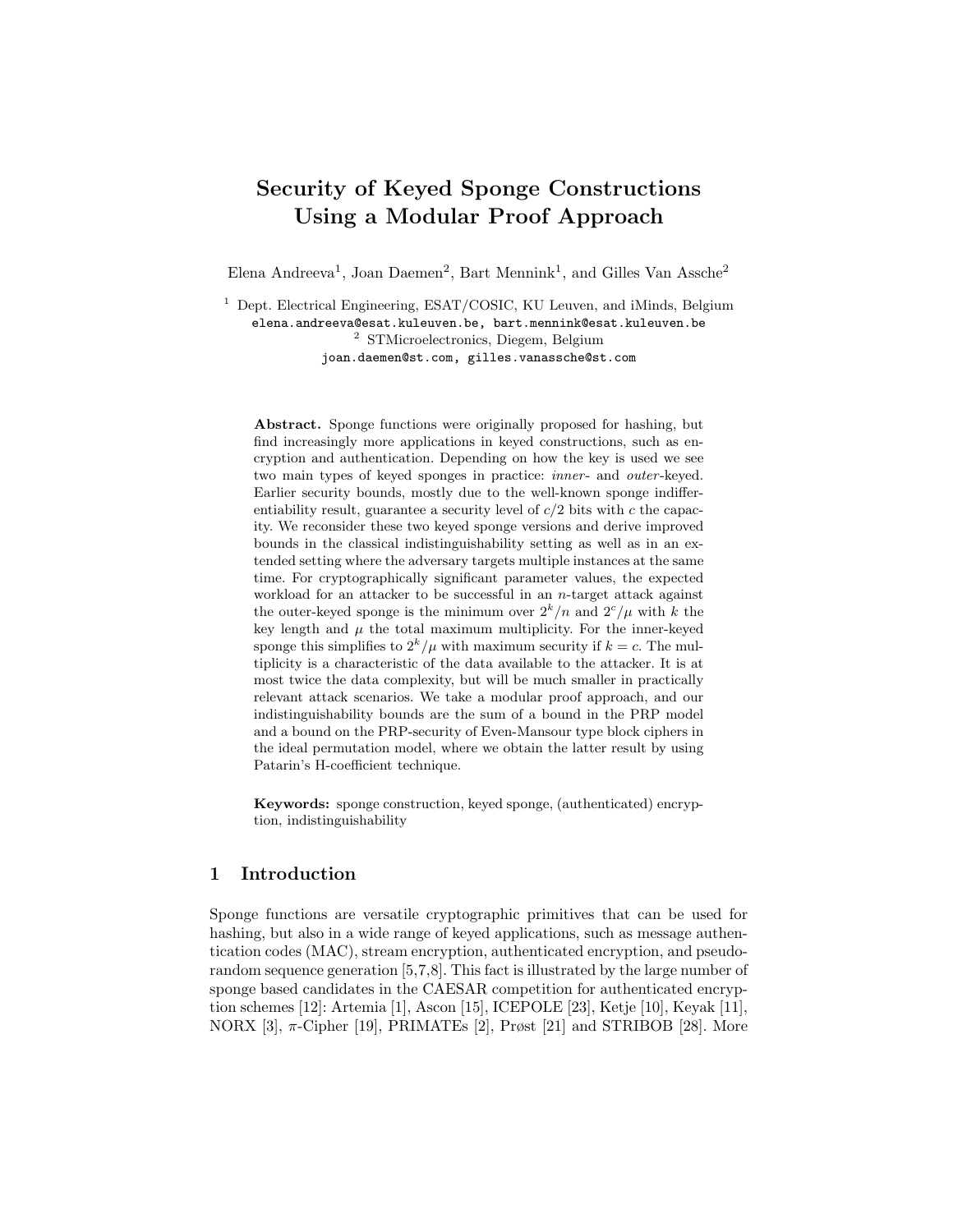recently, Rivest and Schuldt [27] presented an update of the RC4 stream cipher with the name Spritz, also adopting a keyed sponge construction.

The sponge function consists of the application of the sponge construction to a fixed-length permutation (or transformation)  $f$ . It is a function that maps an input string of variable length to an output of arbitrary length. The duplex construction also makes use of a fixed-length permutation but results in a stateful object that can be fed with short input strings and from which short output strings can be extracted [8]. The above mentioned authenticated encryption schemes are for example based on the duplex construction. In [8] Bertoni et al. prove the security of the duplex construction equivalent to the security of the sponge construction, which means that any security result on the sponge construction is automatically valid for the duplex construction.

We can identify two types of keyed sponge functions, both of which we see applied in practice  $[1-3, 10, 11, 15, 19, 21, 23, 25, 28, 29]$ . The first type applies the key by taking it as the first part of the sponge input and we call it the outerkeyed sponge. The second inner-keyed sponge applies the key on the inner part of the initial state, and can be viewed as successive applications of the Even-Mansour [16, 17] type block cipher, which in turn calls an unkeyed permutation.

One way to argue security of the keyed sponge constructions is via the indifferentiability result of  $[6]$ . This result guarantees that the keyed sponge constructions can replace random oracles in any single-stage cryptographic system [22,26] as long as the total complexity of the adversary is less than  $2^{(c+1)/2}$ . Bertoni et al. [9] derived an improved bound on the distinguishing advantage against the outer-keyed sponge by separating the total complexity into time and data complexity. However, their proof contains a subtle error: [9, Lemma 1] proves that the keyed sponge output is uniformly and independently distributed if certain conditions are fulfilled, whereas the proof requires uniformity of the *joint* keyed sponge output and queries to  $f$ , which does exhibit a bias. Regarding the inner-keyed sponge, Chang et al. considered security of the construction in the so-called standard model in [13]. Central in their reasoning is the clever trick to describe the keyed sponge as the sponge construction calling an Even-Mansour block cipher. Their bound does however not go beyond the generic sponge indifferentiability bound of [6] as their main intention appears to have been to prove security in the standard model rather than the ideal permutation model.

### 1.1 Our Contribution

We prove bounds on the generic security of both types of keyed sponge constructions in the single-target and multi-target scenarios. In the single-target scenario, we bound the success probability of distinguishing a single instance of the construction from a random oracle for a given attack complexity and providing the adversary with additional access to the underlying permutation f. In the multi-target scenario, the adversary targets multiple instances of the keyed sponge at the same time. In practice, many systems support multiple users using the same algorithm and the adversary may be willing to leverage his resources to break at least one of the users' account. It can be regarded as important to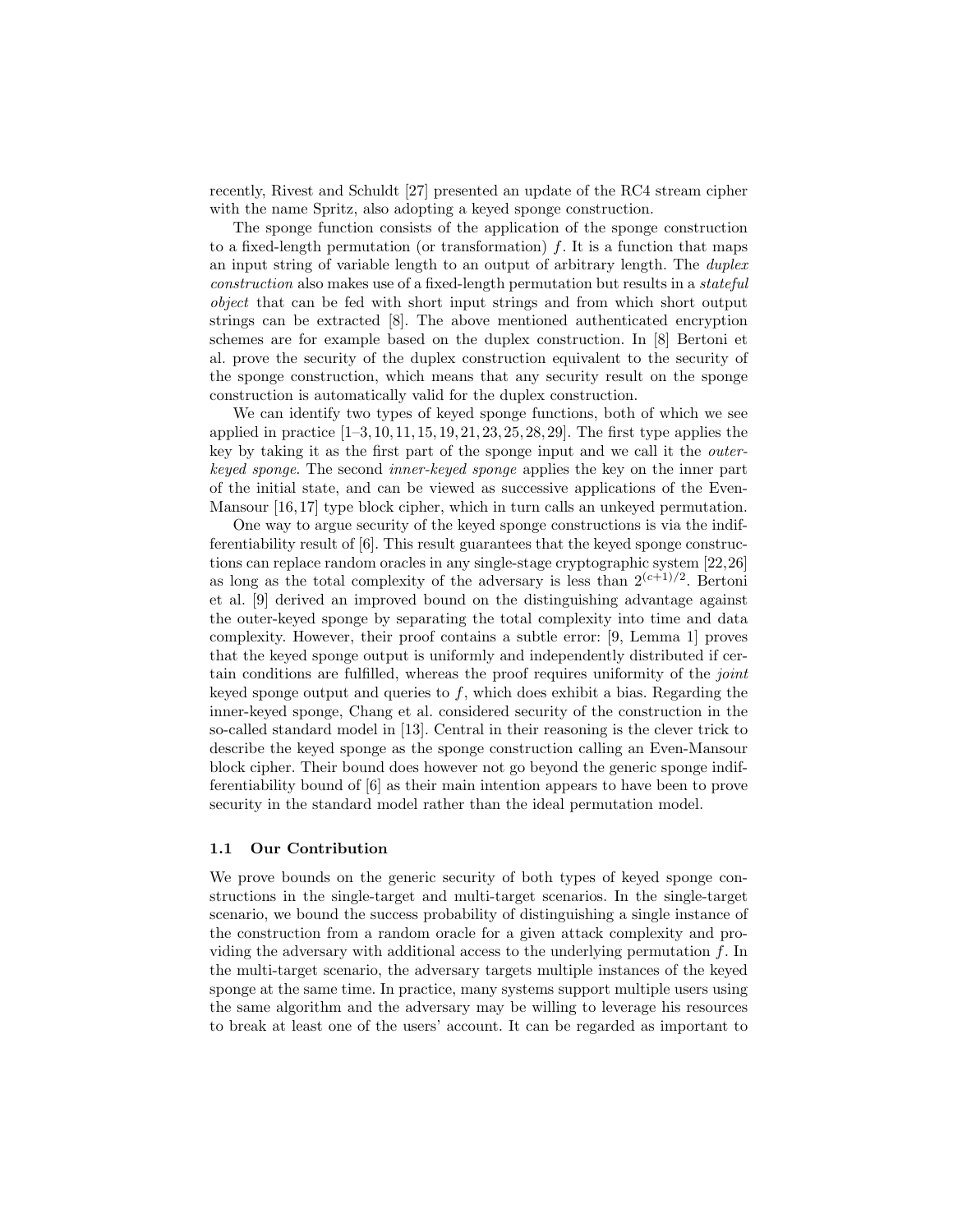the system provider who wants to avoid losing credibility in such a case. For the multi-target analysis, we introduce a generalized version of indistinguishability security.

Our proofs are performed in two steps. Firstly, considering the keyed sponge constructions to be implicitly based on an underlying block cipher, we derive a bound for the distinguishing advantage of the constructions in the PRP model. Secondly, we deal with the PRP security of the Even-Mansour construction in the ideal permutation model using Patarin's H-coefficient technique [14,24]. This modular proof approach results in compact proofs that are easy to verify.

When estimating the required capacity  $c$  to achieve a required security level, the important term in all of the bounds is of the form  $\frac{M^2 + \mu N}{2^c}$ . Here, M is the data complexity, N the time complexity, and  $\mu$  is the so-called total maximum multiplicity. The multiplicity is determined by the keyed sponge outputs available to the adversary and is a function of  $M$ . It first appeared in Bertoni et al. [7], and allows us to achieve bounds that significantly improve over the earlier singletarget bounds of [9, 13]. The multiplicity makes the bound widely applicable, as it allows to take into account the restrictions an adversary faces in a concrete use case. In more detail, in the worst case the multiplicity equals twice the data complexity but in many attack scenarios it is orders of magnitude smaller, leading to a tighter bound. For cryptographically significant parameter values, the dominant term in the bound is the time complexity by divided by  $2^c/\mu$ . In other words, our bounds imply security beyond the birthday bound on the capacity for all existing keyed sponge based modes.

We remark that a recent work of Jovanovic et al. [20] proved bounds on the distinguishing advantage for keyed sponge based authenticated encryption. Their results are specific for authentication encryption modes applying a keyed sponge construction and explicitly require nonce uniqueness. Moreover, unlike the bounds in this paper, their bound contains a term involving the permutation width making it tight only for large rates. Additionally, our results yield a tight bound whatever the rate, exploiting the multiplicity, which is typically small in the case of unique nonce scenarios (see also Sect. 6). Finally, a concurrent work by Gaži et al. [18] proves tight bounds for the specific case of MACs produced by a keyed sponge, but without generalizing to other applications that require longer output lengths.

#### 1.2 Version History

Gaži, Pietrzak, and Tessaro pointed out that the pre-proceedings version contains an oversight in the analysis of the outer-keyed sponge. Informally, the probability that a distinguisher guesses the key was bounded incorrectly. We have fixed the issue, using a result from Gaži et al. [18]. We refer to the proof of Thm. 6 and the subsequent discussion for more details.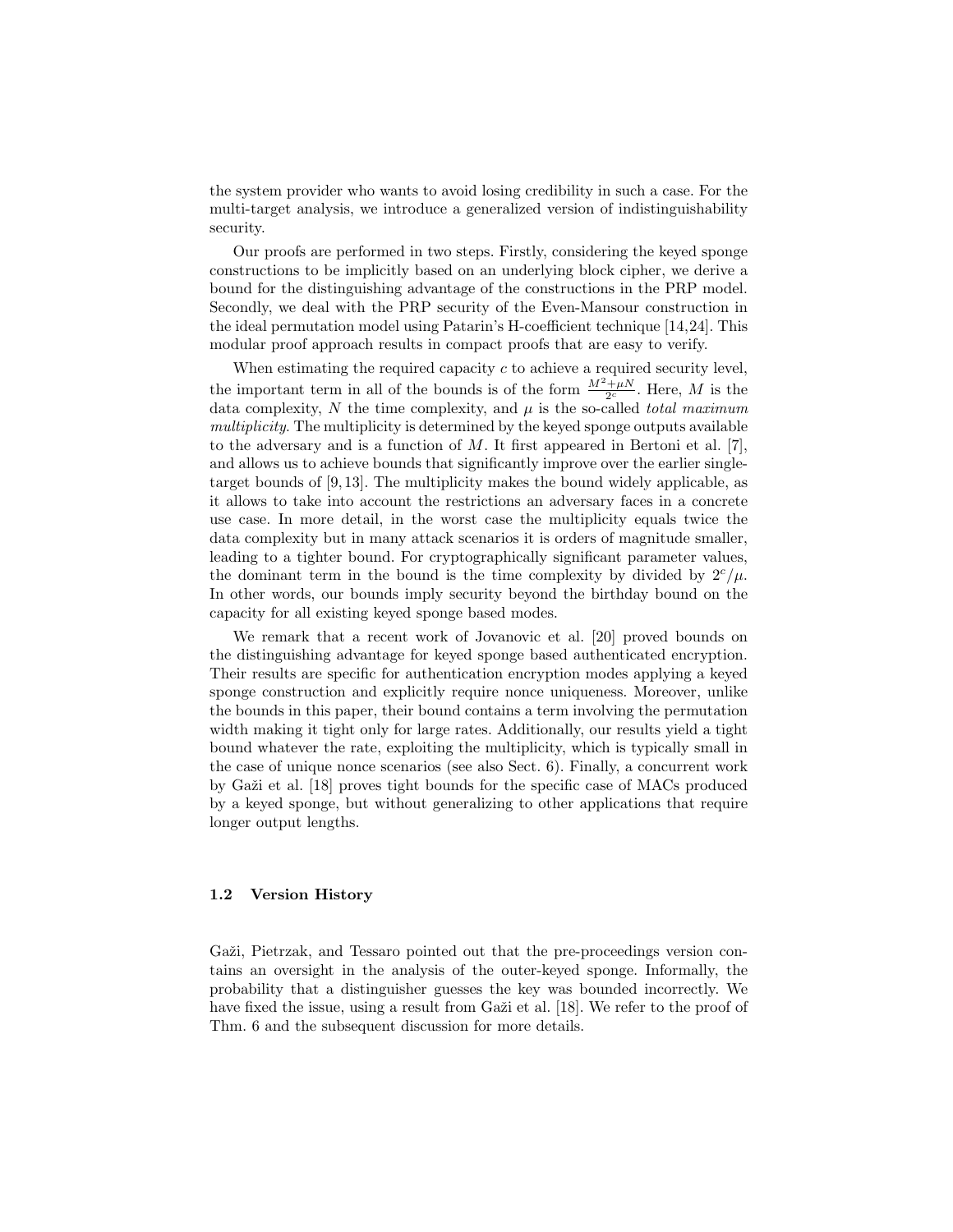

Fig. 1: The sponge construction

# 1.3 Outline

The remainder of this paper is organized as follows. In Sect. 2, we provide the definitions of the constructions we use. This is followed by an introduction to the security model of indistinguishability in Sect. 3. In Sect. 4, we prove our bounds for the inner-keyed sponge and in Sect. 5 those for the outer-keyed sponge. Finally, we discuss the implications of our bounds in Sect. 6.

# 2 Definitions of Constructions

In this section we specify the constructions we address in this paper.

### 2.1 The Sponge Construction

The sponge construction operates on a state s of b bits, and calls a b-bit permutation f. It takes as input a message  $m \in \{0,1\}^*$  and natural number  $\ell$ and outputs a potentially infinite string truncated to the chosen length  $\ell \in \mathbb{N}$ , denoted  $z \in \{0,1\}^{\ell}$ . We express an evaluation of the sponge function as

$$
SPONGEf(m, l) = z.
$$
 (1)

The sponge function operates as follows. First we apply an injective padding function to the input message m, denoted by  $m||pad[r](|m|)$ , with r the rate. This padding rule is required to be injective and the last block is required to be different from 0. Then, we initialize the  $b$  bits of the sponge state  $s$  to zero. We refer to the first r bits of the state s as the *outer part*  $\bar{s}$  and to the last  $c = b - r$ bits (c is called the *capacity*) as its *inner part*  $\hat{s}$  (think back on  $\hat{a}$  as a roof). The padded message is processed by an *absorbing phase* followed by a *squeezing* phase: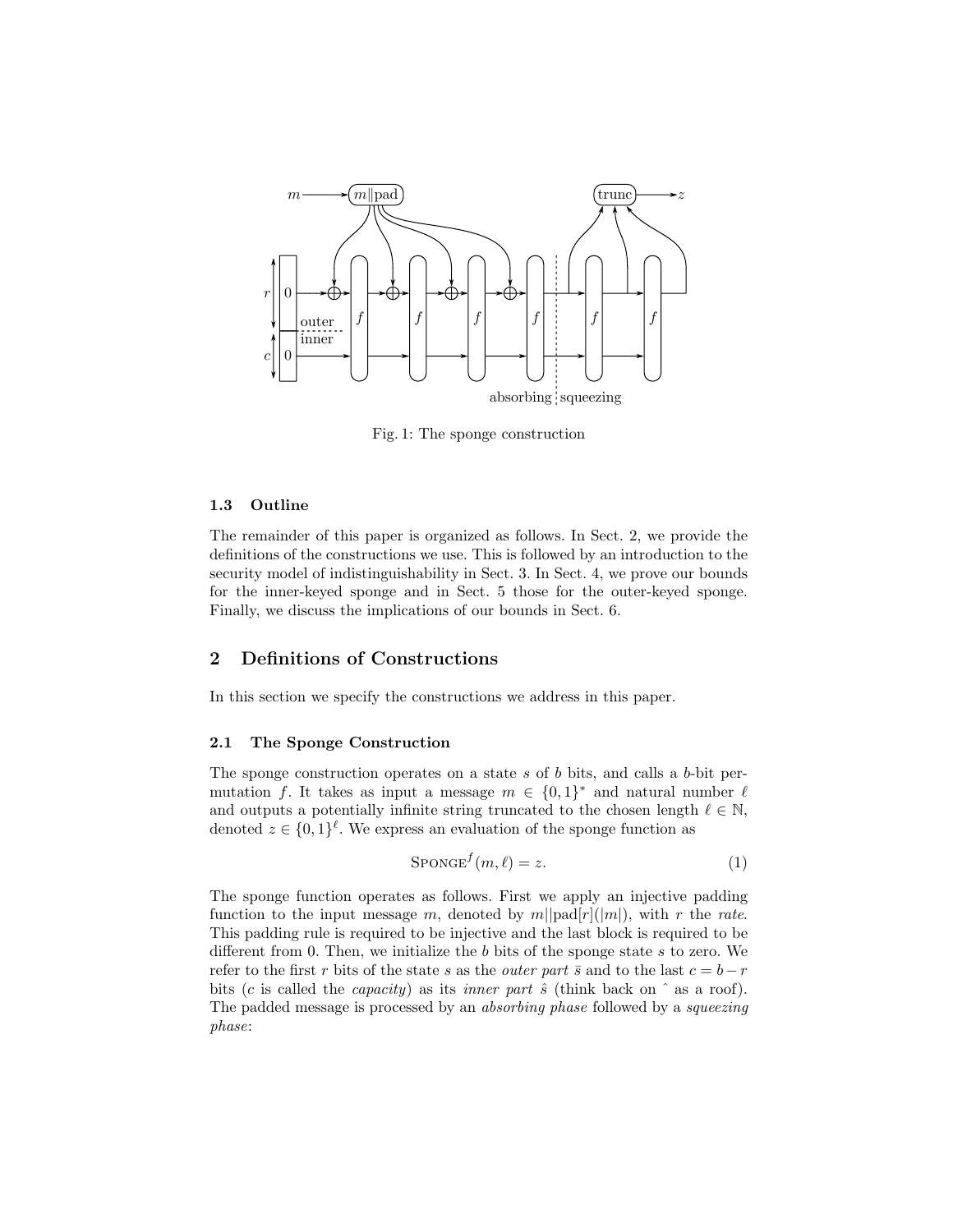**Algorithm 1** The sponge construction SPONGE<sup>j</sup>

```
Input: m \in \{0,1\}^*, \ell \in \mathbb{N}Output: z \in \{0,1\}^{\ell}P = m||pad[r](|m|)Let P = m_0 ||m_1|| \dots ||m_w with |m_i| = rs=0^bfor i = 0 to w do
 s = s \oplus (m_i || 0^c)s = f(s)z = |s|_rwhile |z| < \ell do
s = f(s)z = z||\lfloor s \rfloor_rreturn \lfloor z \rfloor_\ell
```
- Absorbing phase: the r-bit input message blocks are sequentially XORed into the outer part of the state, interleaved with applications of the function  $f$ ;
- Squeezing phase: the bits of the outer part of the state are returned as output blocks, interleaved with applications of the function  $f$ , until enough bits are produced.

An illustration is given in Figure 1 and a formal description is provided in Algorithm 1. The notation  $|x|_n$  means that the string x is truncated after its first n bits.

### 2.2 The Even-Mansour Construction

The (single-key) Even-Mansour construction builds a b-bit block cipher from a b-bit permutation and takes a b-bit key [16,17]. It is defined as  $f(x \oplus K) \oplus K$ . We consider a variant with the first  $r$  bits of the key are zero, reducing its effective length to  $c$  bits:

$$
E_K^f(x) = f(x \oplus (0^r || K)) \oplus (0^r || K).
$$
 (2)

### 2.3 The Root-Keyed Sponge

As a way to highlight the similarities between the inner- and outer-keyed sponges, which we will define in the next sections, we define a common construction called the root-keyed sponge. Basically, it is a variant of the sponge construction where the state is initialized to a key  $K \in \{0,1\}^b$  instead of  $0^b$ . The root-keyed sponge  $RKS<sub>K</sub><sup>f</sup>$  is defined in Algorithm 2.

The root-keyed sponge can be rewritten using the Even-Mansour block cipher. Indeed, we have

$$
RKS_{K}^{f}(m,\ell) = RKS_{\tilde{K}\parallel 0^c}^{E_{\tilde{K}}^{f}}(m,\ell),
$$
\n(3)

as key additions between subsequent applications of  $E_{\hat{K}}^{f}$  cancel out.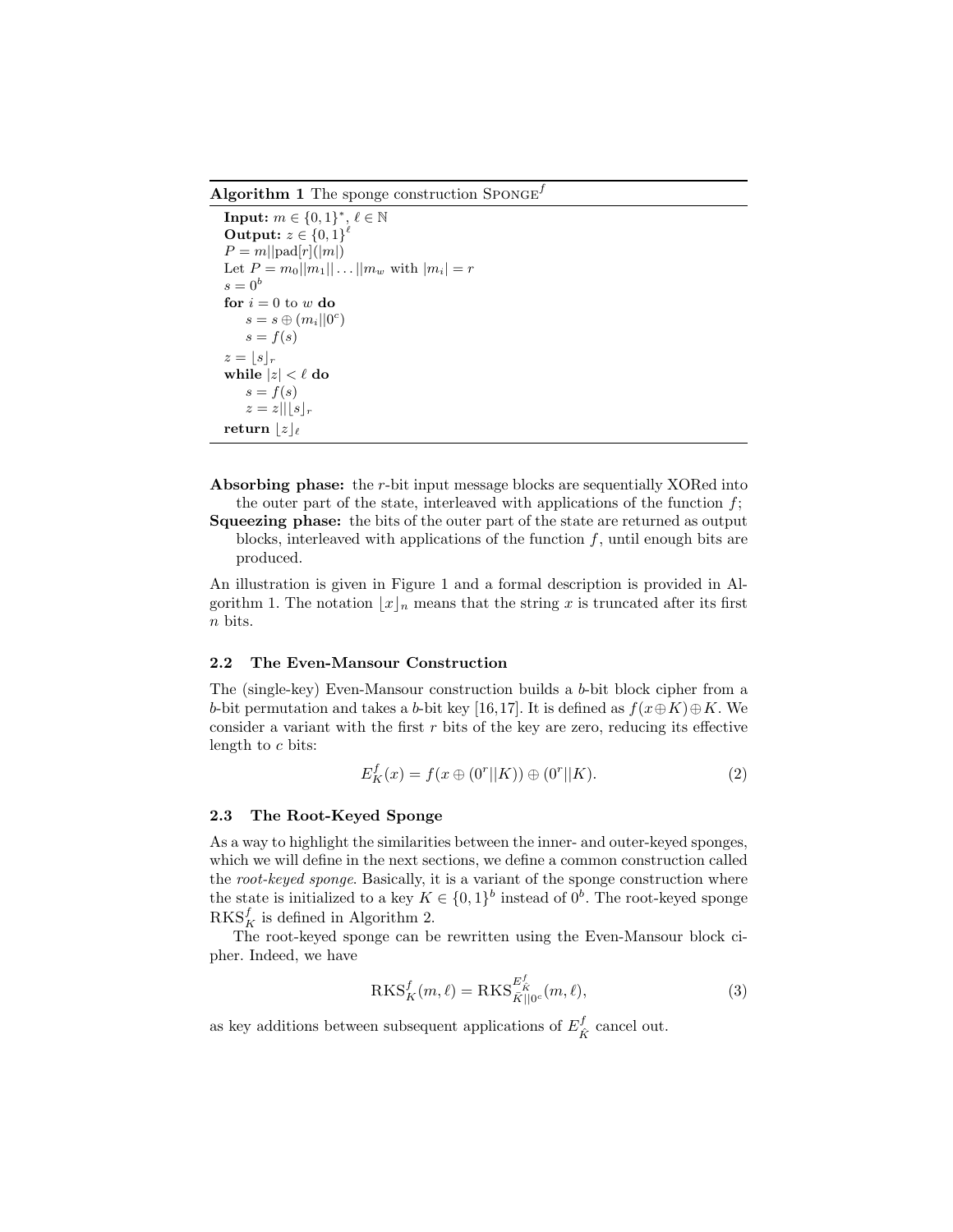Algorithm 2 The root-keyed sponge construction  $\operatorname{RKS}^f_K$ 

```
Require: |K| = bInput: m \in \{0,1\}^*, \ell \in \mathbb{N}Output: z \in \{0,1\}^{\ell}P = m||pad[r](|m|)Let P = m_0 ||m_1|| \dots ||m_w with |m_i| = rs = Kfor i = 0 to w do
 s = s \oplus (m_i || 0^c)s = f(s)z = \lfloor s \rfloor_rwhile |z| < \ell do
s = f(s)z = z \mid \mid \lfloor s \rfloor_rreturn |z|_{\ell}
```
# 2.4 The Inner-Keyed Sponge

The inner-keyed sponge  $IKS<sup>f</sup>$  is a pseudorandom function (PRF) that was first introduced by Chang et al. [13] (their case EMKSC3). An inner-keyed sponge instance is defined by a permutation f and a key  $K \in \{0,1\}^c$  and simply consists of the sponge construction with  $E_K^f$  as permutation:

$$
\text{IKS}_{K}^{f}(m,\ell) = \text{Sponge}^{E_{K}^{f}}(m,\ell). \tag{4}
$$

Owing to (3), an equivalent definition of  $\operatorname{IKS}^f_K(m, \ell)$  is given by

$$
IKS_{K}^{f}(m,\ell) = RKS_{0^{b}}^{E_{K}^{f}}(m,\ell) = RKS_{0^{r}||K}^{f}(m,\ell).
$$
 (5)

# 2.5 The Outer-Keyed Sponge

The outer-keyed sponge  $OKS<sup>f</sup>$  is a PRF construction that was originally introduced by Bertoni et al. [9] as the keyed sponge. An outer-keyed sponge instance is defined by a permutation f and a key  $K \in \{0,1\}^k$  and simply consists of an evaluation of the sponge construction where the secret key and the message are concatenated:

$$
OKS_K^f(m,\ell) = S\text{PONGE}^f(K||m,\ell).
$$
 (6)

While K may be of any size, we limit our analysis to the case where  $k$  is a multiple of the rate r, or  $\{0,1\}^k = (\{0,1\}^r)^+$ . The outer-keyed sponge can be equivalently described as a function that derives the *root key*  $L \in \{0,1\}^b$  from the cipher key  $K \in \{0,1\}^k$ , followed by the root-keyed sponge with root key L. The root key derivation function  $KD^{f}(K)$  is defined in Algorithm 3. We obtain:

$$
\text{OKS}_{K}^{f}(m,\ell) = \text{RKS}_{\text{KD}^{f}(K)}^{f}(m,\ell) \stackrel{(3)}{=} \text{RKS}_{\bar{L}\parallel 0^{c}}^{E_{\bar{L}}^{f}}(m,\ell),\tag{7}
$$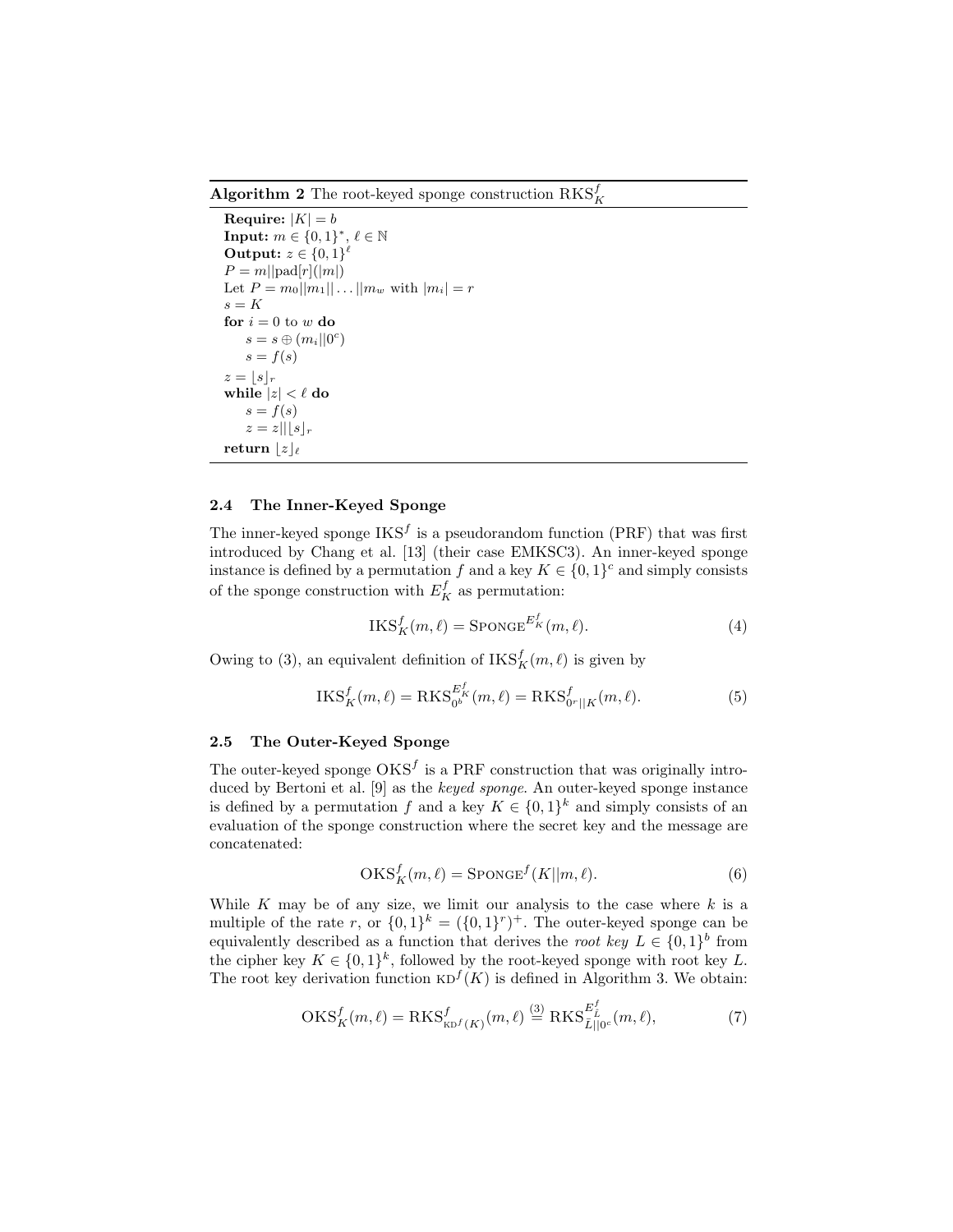**Algorithm 3** The root key derivation function  $KD<sup>f</sup>(K)$ 

1: **Input:**  $K \in (\{0,1\}^r)^+$ 2: Output:  $s \in \{0,1\}^b$ 3: Let  $K = K_0||K_1|| \dots ||K_w$  with  $|K_i| = r$ 4:  $s = 0^b$ 5: for  $i = 0$  to w do 6:  $s = s \oplus (K_i || 0^c)$ 7:  $s = f(s)$ 8: return s

with  $L = \text{KD}^f(K)$ . This alternative description highlights a similarity with the inner-keyed sponge: the only effective difference lies in the presence of the root key derivation function.

# 3 Security Model

The security analyses in this work are done in the indistinguishability framework where one bounds the advantage of an adversary  $A$  in distinguishing a real system from an ideal system. The real system contains one or more specified constructions, while the ideal one consists of ideal functions with the same interface. We explain the high-level idea for the case where  $A$  attacks one instance of a keyed sponge construction.

Suppose  $f: \{0,1\}^b \to \{0,1\}^b$  is a permutation and consider a keyed sponge construction  $\mathcal{H}_K^f$  based on f and some key  $K \in \{0,1\}^k$ . Let  $\mathcal{RO}$  be a random oracle [4] with the same interface as  $\mathcal{H}_K^f$ . Adversary  $\mathcal A$  is given query access to either  $\mathcal{H}_K^f$  or  $\mathcal{RO}$  and tries to tell both apart. It is also given access to the underlying permutation  $f$ , which is modeled by query access. The random oracle is required to output infinitely long strings truncated to a certain length. The function can be defined as  $\mathcal{RO}: \{0,1\}^* \times \mathbb{N} \to \{0,1\}^{\mathbb{N}}$  that on input  $(m,\ell)$ outputs  $\mathcal{RO}(m,\ell) = [\mathcal{RO}^{\infty}(m)]_{\ell}$ , where  $\mathcal{RO}^{\infty} : \{0, 1\}^* \to \{0, 1\}^{\infty}$  takes inputs of arbitrary but finite length and returns random infinite strings where each output bit is selected uniformly and independently, for every m.

We similarly consider the PRP security of the Even-Mansour construction  $E_K^f$ , where A is given query access to either this construction or a random permutation  $\pi \stackrel{s}{\leftarrow} \text{Perm}(b)$  with domain and range  $\{0,1\}^b$ , along with query access to f. We also consider a slightly more advanced notion of kdPRP security, where the root key derivation function  $KD$  is applied to  $K$  first.

The security proofs of IKS and OKS consist of two steps: the first one reduces the security of the construction to the PRP security (for IKS) or kdPRP security (for OKS) of the Even-Mansour construction. This step does not depend on f and is in fact a standard-model reduction. Next, we investigate the PRP/kdPRP security of Even-Mansour under the assumption that  $f$  is a random permutation.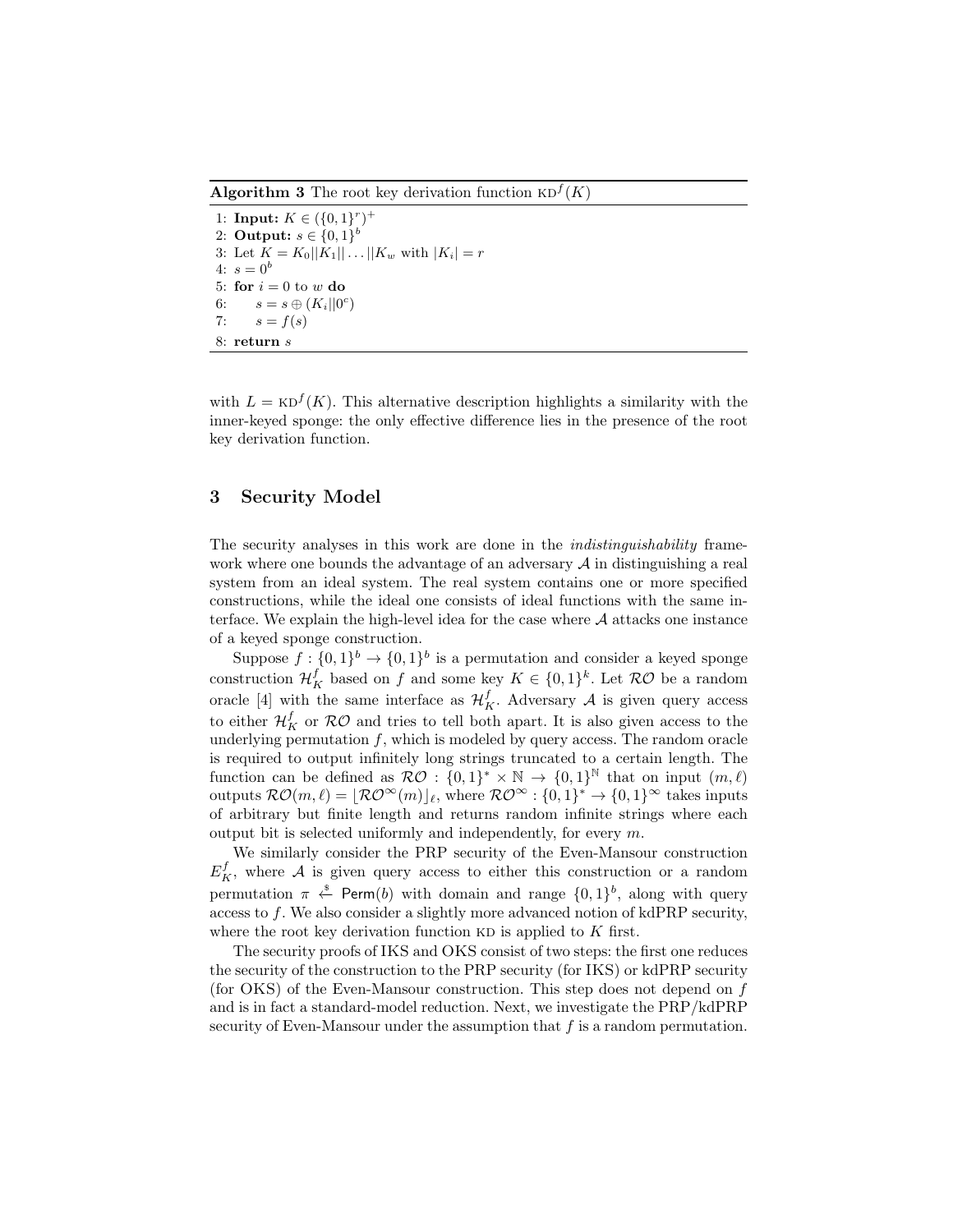#### 3.1 Counting

We express our bound in terms of the query complexities that model the effort by the adversary. Here we distinguish between keyed sponge construction or random oracle queries and *primitive* queries to  $f^{\pm}$ :

Data or online complexity  $M\colon$  the amount of access to the construction  $\mathcal{H}^f_K$ or  $\mathcal{RO}$ , that in many practical use cases is limited;

Time or offline complexity  $N$ : computations requiring no access to the construction, in practical use cases only limited by the computing power and time available to the adversary.

Both  $M$  and  $N$  are expressed in terms of the number of primitive calls. We include in M only *fresh calls*: a call from  $\mathcal{H}_K^f$  to f is not fresh if it has already been made due to a prior query to the construction. In the ideal world a random oracle naturally does not make calls to  $f$ , but the data complexity is counted as if it would and as such, it is fully determined by the queries. For  $N$ , we assume without loss of generality that the adversary makes no repeated queries.

In our proofs, we use an additional characteristic of the queries called the total maximum multiplicity and denote it by  $\mu$ . Let  $\{(s_i, t_i)\}_{i=1}^M$  be the set of M input/output pairs for f made in construction evaluations.

Definition 1 (Multiplicity). The maximum forward and backward multiplicities are given by

$$
\mu_{\text{fw}} = \max_{a} \# \{i \in \{1, ..., M\} \mid \bar{s}_i = a\} \text{ and}
$$
\n
$$
\mu_{\text{bw}} = \max_{a} \# \{i \in \{1, ..., M\} \mid \bar{t}_i = a\}.
$$

The total maximum multiplicity is given by  $\mu = \mu_{\text{fw}} + \mu_{\text{bw}}$ .

Note that the total maximum multiplicity  $\mu$  is the sum of the maximum forward and backward multiplicities while [7] uses the maximum over the forward and backward multiplicities.

#### 3.2 Distinguishing Advantage for Keyed Sponges

We are now ready to give the indistinguishability definition for keyed sponges (the PRP and kdPRP security definitions will be discussed in Sect. 4 and 5). Our definition is broad in the sense that it considers also security against a multi-target attack, where an attacker has access to an array of  $n \geq 1$  instances of the keyed sponge or random oracles. We refer to this notion as joint indistinguishability. Naturally, joint indistinguishability reduces to plain or regular indistinguishability for  $n = 1$ . The model is illustrated in Figure 2.

**Definition 2** (Joint Distinguishing Advantage). Let  $H$  be a PRF function based on a permutation  $f \in \text{Perm}(b)$ . Let  $K_1, \ldots, K_n \stackrel{s}{\leftarrow} \{0,1\}^k$  be  $n \geq 1$  keys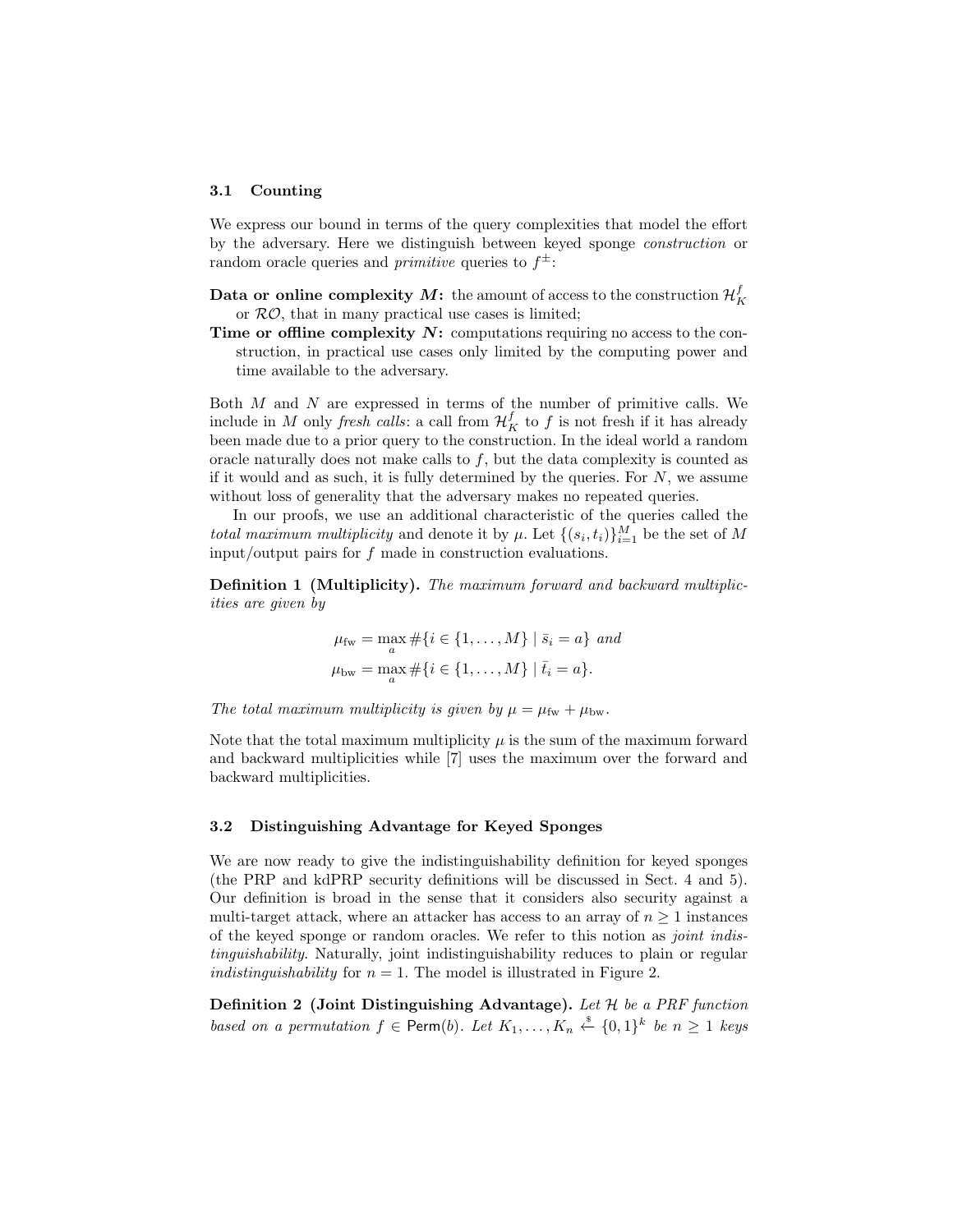

Fig. 2: The keyed sponge distinguishing setup

and  $\mathcal{RO}_1, \ldots, \mathcal{RO}_n$  be n independent random oracles with the same interface as  $\mathcal{H}_{K_1}, \ldots, \mathcal{H}_{K_n}.$  The joint distinguishing advantage of  $\mathcal A$  is defined as

$$
\mathbf{Adv}_{\mathcal{H}}^{\text{ind}[n]}(\mathcal{A}) = \left| \Pr \left( \mathcal{A}^{\mathcal{H}_{K_1}^f, \dots, \mathcal{H}_{K_n}^f, f} \Rightarrow 1 \right) - \Pr \left( \mathcal{A}^{\mathcal{RO}_1, \dots, \mathcal{RO}_n, f} \Rightarrow 1 \right) \right|.
$$

We use  $\mathbf{Adv}_{\mathcal{H}}^{\text{ind}[n]}(M_1,\ldots,M_n,\mu,N)$  to denote the maximum advantage over any adversary with data complexity  $M_h$  to the h-th construction oracle  $(\mathcal{H}_{K_h})$  or  $RO<sub>h</sub>$ ), time complexity N, and total maximum multiplicity  $\mu$ .

Note that, as we consider  $n \geq 1$  instances of the construction, we have similarly split the online complexity M into  $M_1 + \cdots + M_n$ . In other words, M gives the online complexity over all  $n$  instances.

### 3.3 Patarin's H-coefficient Technique

Our proofs partly rely on Patarin's H-coefficient technique [24]. We briefly summarize this technique, and refer to Chen and Steinberger [14] for further discussion.

Consider an information-theoretic adversary  $A$  whose goal is to distinguish two systems  $X$  and  $Y$ , denoted as

$$
Adv(\mathcal{A}) = \Delta(X;Y),
$$

where  $\Delta(X; Y)$  denotes the statistical distance between X and Y. Without loss of generality, we can assume  $A$  is a deterministic adversary and will always do so in the following. Indeed, if  $A$  were a randomized adversary, there exists a deterministic adversary  $A'$  with at least the same advantage (namely the one defined by  $A$  and the fixed random tape). We refer to [14] for details. Its interaction with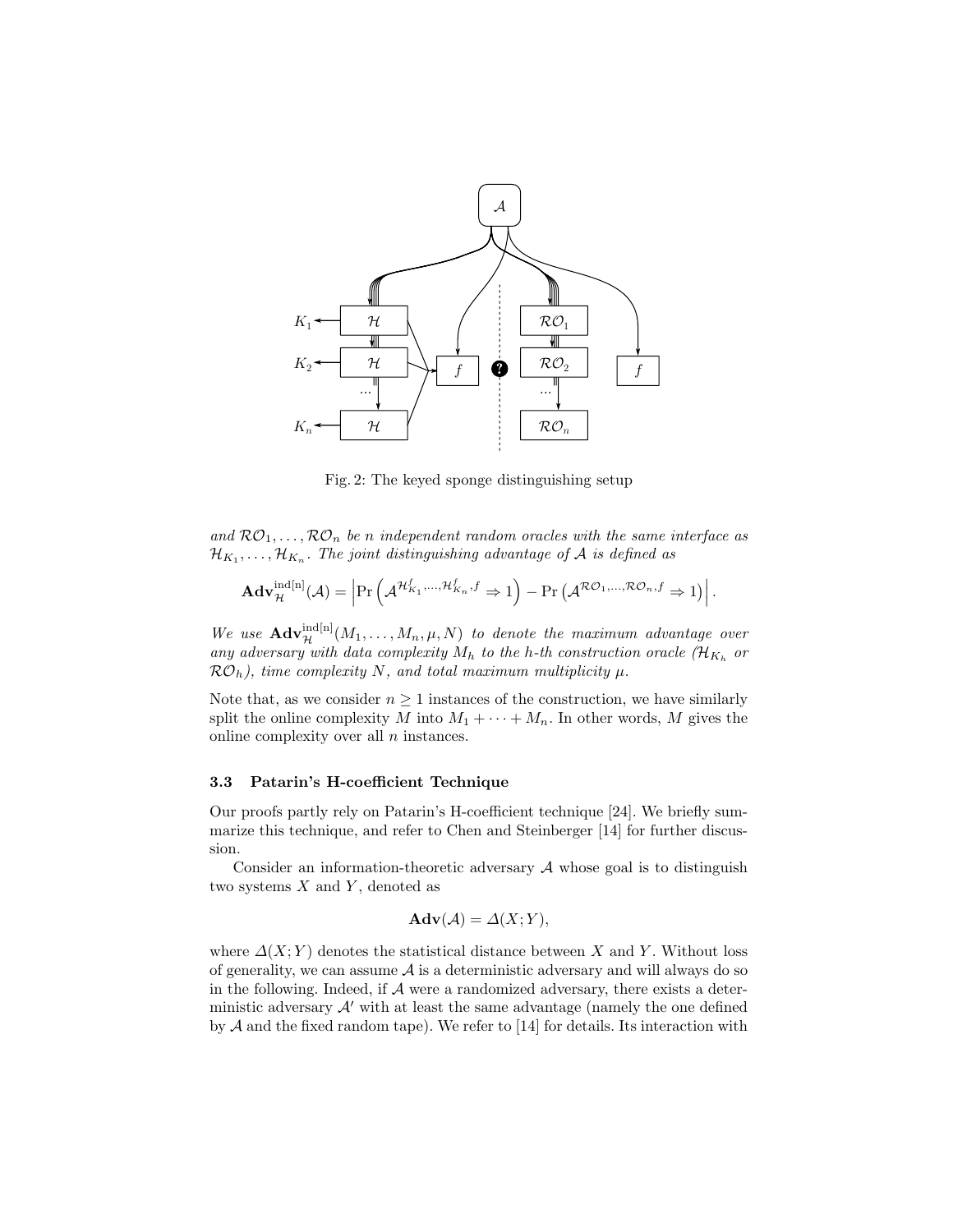the system X or Y is summarized in a transcript  $\tau$ . For  $Z \in \{X, Y\}$ , denote by  $D_Z$  the probability distribution of transcripts when interacting with  $Z$ . Say that a transcript  $\tau$  is attainable if it can be obtained from interacting with Y, hence if  $Pr(D_Y = \tau) > 0$ , and let  $\mathcal T$  be the set of all attainable transcripts. The H-coefficient technique states the following [14].

Lemma 1 (H-coefficient Technique). Consider a fixed deterministic adversary A. Let  $\mathcal{T} = \mathcal{T}_{\text{good}} \cup \mathcal{T}_{\text{bad}}$  be a partition of the set of attainable transcripts into "good" and "bad" transcripts. Let  $\varepsilon$  be such that for all  $\tau \in \mathcal{T}_{\text{good}}$ :

$$
\frac{\Pr(D_X = \tau)}{\Pr(D_Y = \tau)} \ge 1 - \varepsilon.
$$

Then,  $\mathbf{Adv}(\mathcal{A}) \leq \varepsilon + \Pr(D_Y \in \mathcal{T}_{bad}).$ 

Proofs using Patarin's technique consist of first carefully defining a set of "bad" transcripts  $\mathcal{T}_{bad}$ , and then showing that both  $\varepsilon$  and  $Pr(D_Y \in \mathcal{T}_{bad})$  are small for this set of bad transcripts.

# 4 Distinguishing Advantage of the Inner-Keyed Sponge

We bound the distinguishing advantage of the inner-keyed sponge construction in the ideal permutation model. A bound for the case of  $n = 1$  is given in Sect. 4.1, and it is generalized to arbitrary  $n$  in Sect. 4.2. Both proofs consist of two steps that are both of independent interest. Note that we assume equal key size and capacity in our proofs. If  $k < c$ , the denominator  $2^c$  in the bounds of Thm. 2 and 4 must be replaced by  $2^k$ .

Before proceeding, we define the notion of PRP security that we will use in the security proof of the inner-keyed sponge to replace  $E_{K_1}^f, \ldots, E_{K_n}^f$  with random permutations  $\pi_1, \ldots, \pi_n$ , in analogy with (4). As multiple instances of  $E$  for n different keys are considered, we call this notion *joint PRP security*.

Definition 3 (Joint PRP Advantage). We define the joint PRP advantage of A for a given block cipher  $E: \{0,1\}^c \times \{0,1\}^b \rightarrow \{0,1\}^b$  based on a permutation  $f \in \text{Perm}(b)$  as

$$
\mathbf{Adv}_{E}^{\text{prp}[n]}(\mathcal{A}) = \left| \Pr \left( \mathcal{A}^{E_{K_1}^f, \dots, E_{K_n}^f, f} \Rightarrow 1 \right) - \Pr \left( \mathcal{A}^{\pi_1, \dots, \pi_n, f} \Rightarrow 1 \right) \right|.
$$

The adversary can make both forward and inverse primitive queries f and  $f^{-1}$ , but is restricted to forward construction queries. We use  $\mathbf{Adv}_{E}^{\text{prp}[n]}(M_1, \ldots, M_k)$  $(M_n,\mu,N)$  to denote the maximum advantage over any adversary with data complexity  $M_h$  to the h-th construction oracle  $(E_{K_h}^f$  or  $\pi_h)$ , time complexity N, and total maximum multiplicity  $\mu$ .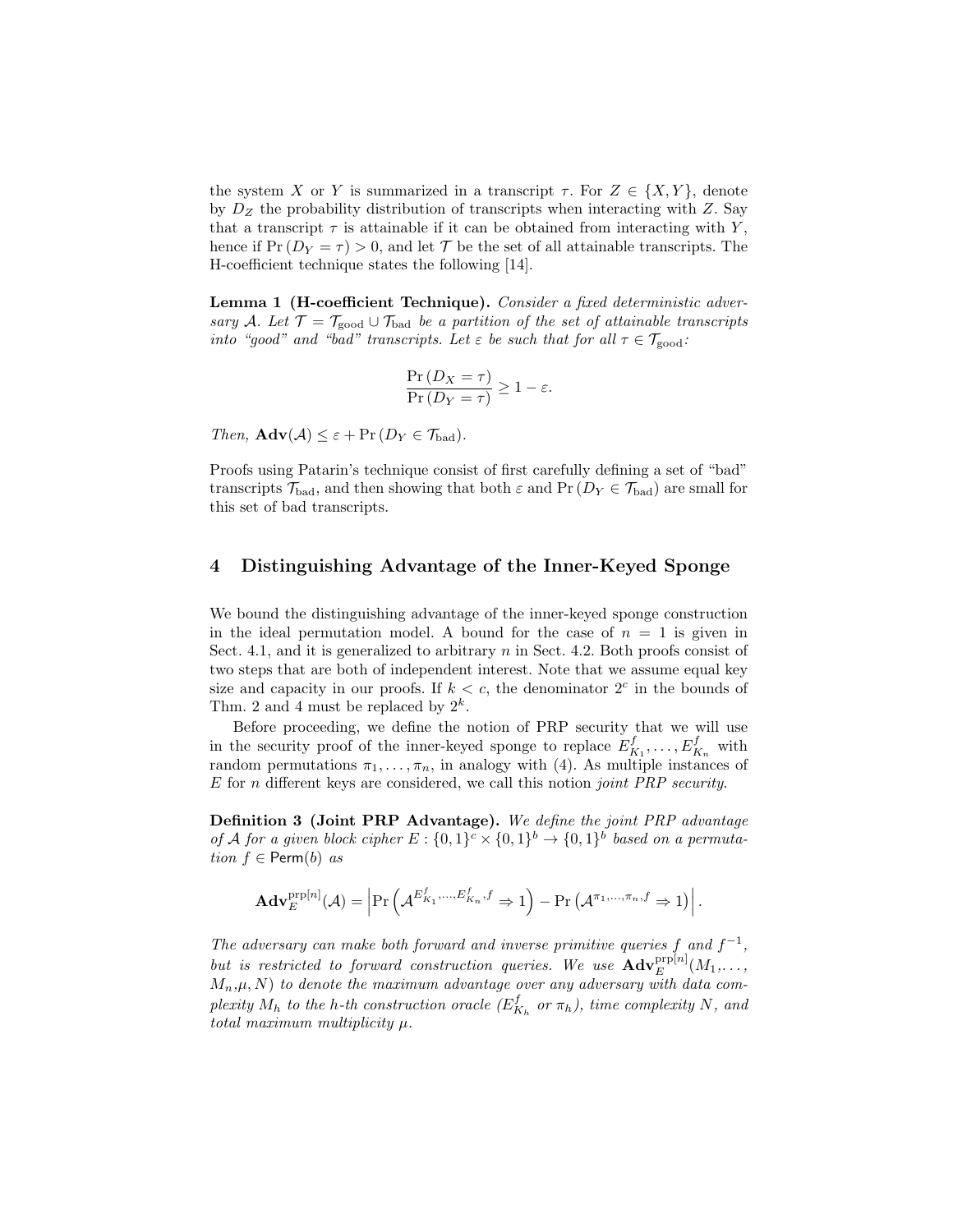### 4.1 Single Target

**Theorem 1.** For  $IKS_K^f : \{0,1\}^* \times \mathbb{N} \to \{0,1\}^{\mathbb{N}}$  with  $K \stackrel{\$}{\leftarrow} \{0,1\}^c$  and permutation  $f \in \text{Perm}(b)$ :

$$
\mathbf{Adv}_{\mathrm{IKS}}^{\mathrm{ind}[1]}(M,\mu,N) \leq \frac{M^2}{2^c} + \mathbf{Adv}_{E}^{\mathrm{prp}[1]}(M,\mu,N).
$$

*Proof.* Using the triangle inequality, we find that for any adversary  $\mathcal{A}$ :

$$
\begin{split} \mathbf{Adv}_{\mathrm{IRS}}^{\mathrm{ind}[1]}(\mathcal{A}) & \stackrel{\mathrm{def}}{=} \Delta_{\mathcal{A}}(\mathrm{IKS}_{K}^{f}, f; \mathcal{RO}, f) \\ & \stackrel{(4)}{=} \Delta_{\mathcal{A}}(\mathrm{SPONGE}^{E_{K}^{f}}, f; \mathcal{RO}, f) \\ &\leq \Delta_{\mathcal{A}}(\mathrm{SPONGE}^{\pi}, f; \mathcal{RO}, f) + \Delta_{\mathcal{B}}(E_{K}^{f}, f; \pi, f) \\ &= \Delta_{\mathcal{C}}(\mathrm{SPONGE}^{\pi}, \mathcal{RO}) + \Delta_{\mathcal{B}}(E_{K}^{f}, f; \pi, f). \end{split}
$$

Here,  $\beta$  and  $\beta$  are adversaries whose joint cost is not above that of  $\mathcal{A}$ . Concretely, for our cost functions M, N and total maximum multiplicity  $\mu$ , this means that  $\beta$ cannot make more than  $M$  construction queries with total maximum multiplicity at most  $\mu$  and at most N primitive queries. Distinguisher C can make at most M construction queries, and its advantage is covered by the indifferentiability bound proven in [6].  $\Box$ 

We now bound the PRP security of the Even-Mansour construction in the ideal permutation model. The proof is a generalization of the security analysis of the Even-Mansour block cipher [16, 17].

**Theorem 2.** For  $E_K^f$  with  $K \stackrel{\$}{\leftarrow} \{0,1\}^c$  and ideal permutation  $f \stackrel{\$}{\leftarrow}$  Perm $(b)$  we have

$$
\mathbf{Adv}_{E}^{\text{prp[1]}}(M, \mu, N) \leq \frac{\mu N}{2^{c}}.
$$

*Proof.* The proof uses Lem. 1. We consider an adversary  $A$  that has access to  $X = (E_K^f, f)$  in the real world or  $Y = (\pi, f)$  in the ideal world. It can only make forward queries to its oracle  $\mathcal{O}_1$ , although it can make both forward and backward queries to f. It makes  $M$  construction queries with total maximum multiplicity at most  $\mu$  and at most N primitive queries. The interaction with  $\mathcal{O}_1$  is denoted  $\tau_1 = \{(s_i, t_i)\}_{i=1}^M$  and the interaction with f is denoted  $\tau_f = \{(x_j, y_j)\}_{j=1}^N$ . To ease the analysis, we will disclose  $K$  at the end of the experiment (in the ideal world,  $K$  will simply be a dummy key). The transcripts are thus of the form  $\tau = (K, \tau_1, \tau_f)$ . We recall that the total maximum multiplicity is  $\mu$ , which means that

$$
\max_{a} \# \{ (s_i, t_i) \in \tau_1 \mid \bar{s}_i = a \} \le \mu_{\text{fw}} \text{ and}
$$

$$
\max_{a} \# \{ (s_i, t_i) \in \tau_1 \mid \bar{t}_i = a \} \le \mu_{\text{bw}},
$$

for some  $\mu_{\text{fw}}, \mu_{\text{bw}}$  with  $\mu_{\text{fw}} + \mu_{\text{bw}} \leq \mu$ .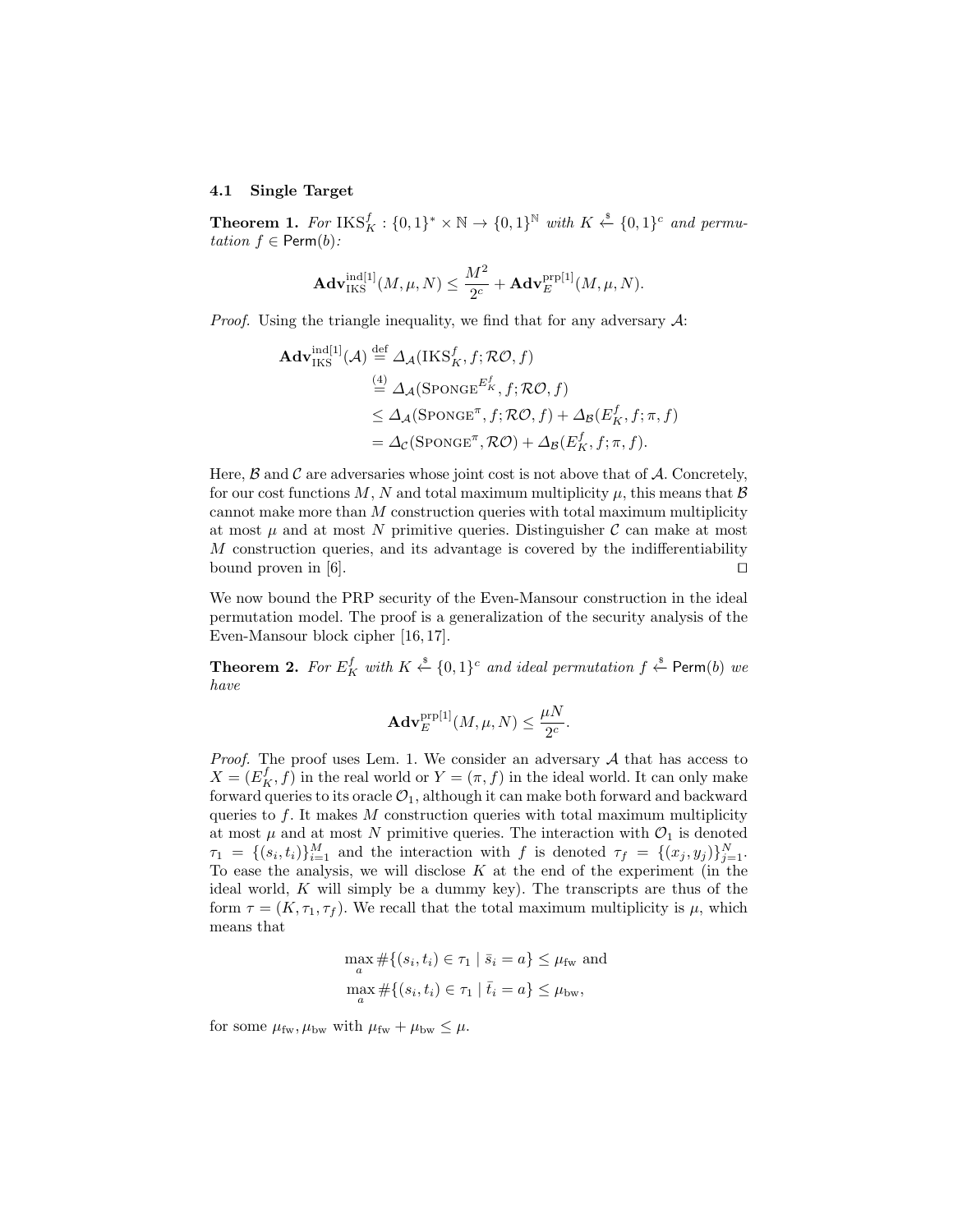**Definition of good and bad transcripts.** We define a transcript  $\tau$  as bad if

$$
\exists (s,t) \in \tau_1, (x,y) \in \tau_f \text{ such that } s \oplus x = 0^r || K \vee t \oplus y = 0^r || K.
$$
 (8)

In the real world a bad transcript implies two calls to  $f$  with the same input: one directly from querying the primitive oracle and another one indirectly from querying the construction oracle. In a good transcript in the real world, all tuples in  $(\tau_1, \tau_f)$  uniquely define an input-output pair of f. Note also that in the real world the two conditions in (8) are equivalent while in the ideal world they are not.

Bounding the probability of bad transcripts in the ideal world. In the ideal world,  $(\tau_1, \tau_f)$  is a transcript generated independently of the dummy key  $K \stackrel{\$}{\leftarrow} \{0,1\}^c$ . First consider the first condition of (8). Fix any tuple  $(x, y)$ (N choices). By construction,  $\tau_1$  contains at most  $\mu_{fw}$  tuples  $(s, t)$  such that  $\bar{s} = \bar{x}$ . This gives a total of  $\mu_{fw}N$  values  $\hat{s} \oplus \hat{x}$ , and any could be hit by the randomly generated  $K$ . A similar reasoning holds for the second part of  $(8)$ , resulting in  $\mu_{\text{bw}} N$  values. Concluding,  $Pr(D_Y \in \mathcal{T}_{bad}) \leq \frac{\mu N}{2^c}$ , where we use that  $\mu = \mu_{\text{fw}} + \mu_{\text{bw}}.$ 

Bounding the ratio  $Pr(D_x = \tau) / Pr(D_y = \tau)$  for good transcripts. Consider a good transcript  $\tau \in \mathcal{T}_{good}$ . Denote by  $\Omega_X$  the set of all possible oracles in the real world and by  $\text{comp}_X(\tau) \subseteq \Omega_X$  the set of oracles in  $\Omega_X$  compatible with transcript  $\tau$ . Note that  $|\Omega_X| = 2^c \cdot 2^b!$ . Define  $\Omega_Y$  and  $\text{comp}_Y(\tau)$  similarly, where  $|\Omega_Y| = 2^c \cdot (2^b!)^2$ . The probabilities appearing in Lem. 1 can be computed as follows:

$$
\Pr(D_X = \tau) = \frac{|\text{comp}_X(\tau)|}{|\Omega_X|} \text{ and } \Pr(D_Y = \tau) = \frac{|\text{comp}_Y(\tau)|}{|\Omega_Y|}.
$$

Starting with  $|comp_X(\tau)|$ , the condition  $\tau \in \mathcal{T}_{good}$  imposes uniqueness of the query tuples in  $\tau$ , or in other words that any tuple defines exactly one inputoutput pair of f. As  $\tau \cup \tau_f$  consists of  $M + N$  tuples, the number of possible functions f compliant with  $\tau$  is  $|\text{comp}_X(\tau)| = (2^b - M - N)!$ . For the ideal world, the number of compliant functions  $\pi$  equals  $(2^b - M)!$  and the number of compliant oracles f equals  $(2<sup>b</sup> - N)!$ . Therefore,

$$
|\text{comp}_Y(\tau)| = (2^b - M)!(2^b - N)! \le (2^b - M - N)!2^b!.
$$

We consequently obtain

$$
\Pr(D_X = \tau) = \frac{(2^b - M - N)!}{2^c \cdot 2^b!} = \frac{(2^b - M - N)! 2^b!}{2^c \cdot (2^b!)^2}
$$

$$
\geq \frac{|\text{comp}_Y(\tau)|}{|\Omega_Y|} = \Pr(D_Y = \tau),
$$

and thus  $Pr(D_X = \tau) / Pr(D_Y = \tau) \ge 1.$ 

In the ideal permutation model, the expressions in Thm. 1 and 2 simplify into

$$
\mathbf{Adv}_{\mathrm{IKS}}^{\mathrm{ind}[1]}(M,\mu,N) \le \frac{M^2 + \mu N}{2^c}.
$$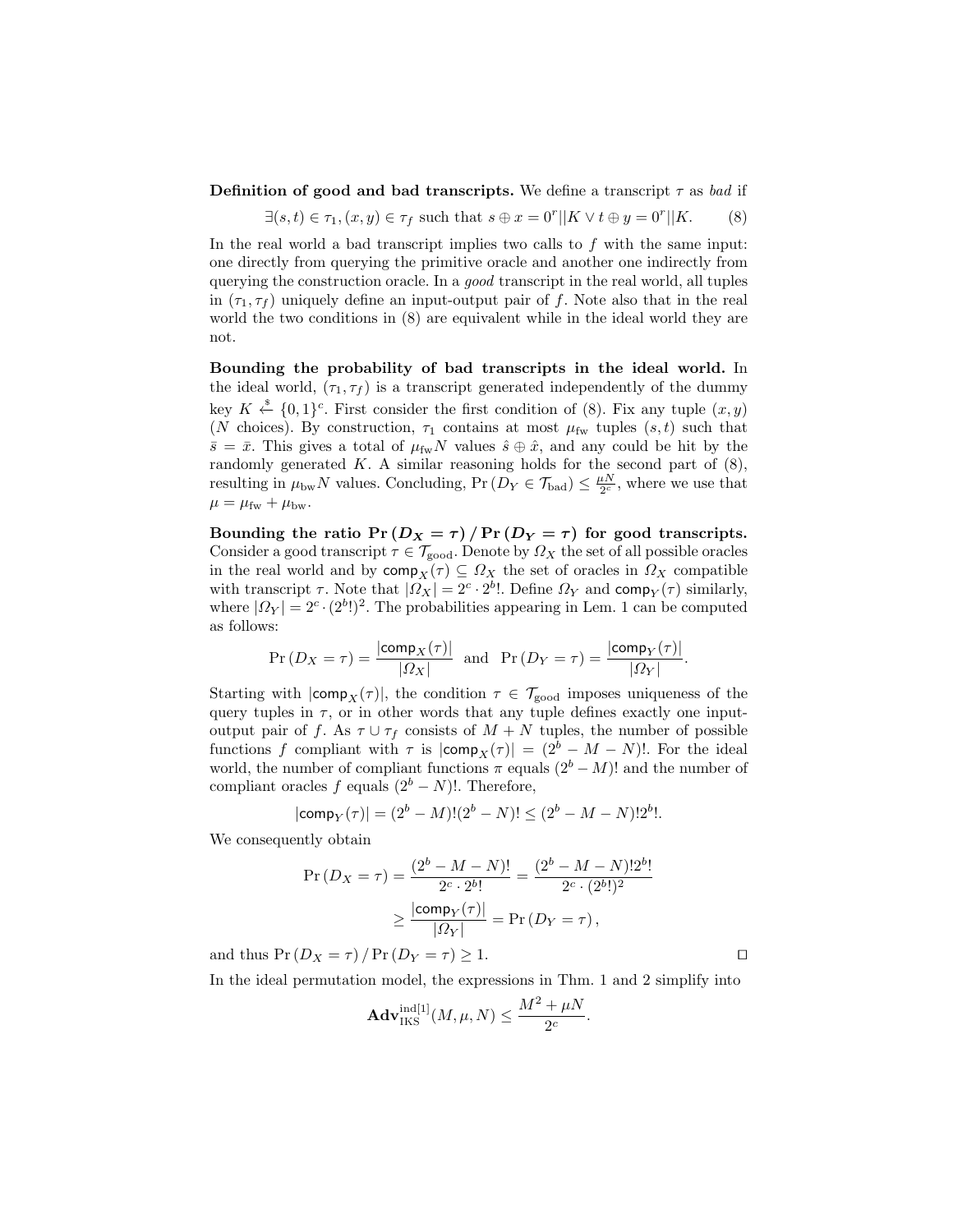### 4.2 Multiple Targets

**Theorem 3.** For  $IKS_K^f : \{0,1\}^* \times \mathbb{N} \to \{0,1\}^{\mathbb{N}}$  with  $K_1, \ldots, K_n \stackrel{s}{\leftarrow} \{0,1\}^c$  and permutation  $f \in \text{Perm}(\vec{b})$ :

$$
\mathbf{Adv}_{\mathrm{IKS}}^{\mathrm{ind}[n]}(M_1,\ldots,M_n,\mu,N) \leq \frac{\sum_h M_h^2}{2^c} + \mathbf{Adv}_{E}^{\mathrm{prp}[n]}(M_1,\ldots,M_n,\mu,N).
$$

Proof. A similar reasoning as for Thm. 1, but now using the notion of joint PRP security to replace  $E_{K_1}^f, \ldots, E_{K_n}^f$  with n independent random permutations  $\pi_1, \ldots, \pi_n$ , results in

$$
\mathbf{Adv}_{\mathrm{IKS}}^{\mathrm{ind}[n]}(\mathcal{A}) \leq \Delta_{\mathcal{C}}(\mathrm{SPONGE}^{\pi_1}, \dots, \mathrm{SPONGE}^{\pi_n}; \mathcal{RO}_1, \dots, \mathcal{RO}_n) + \Delta_{\mathcal{B}}(E_{K_1}^f, \dots, E_{K_n}^f, f; \pi_1, \dots, \pi_n, f).
$$

Here,  $\beta$  and  $\beta$  are adversaries whose joint cost is not above that of  $\mathcal{A}$ , and particularly both make at most  $M_h$  h-th construction queries for  $h = 1, \ldots, n$ . The advantage of  $\mathcal C$  is in fact the distinguishing bound of  $n$  sponges with independent  $\Box$  permutations.

We now bound the joint PRP security of the Even-Mansour construction in the ideal permutation model.

**Theorem 4.** For  $E_K^f$  with  $K_1, \ldots, K_n \stackrel{\hspace{0.1em}\mathsf{\scriptscriptstyle\$}}{\leftarrow} \{0,1\}^c$  and ideal permutation  $f \stackrel{\hspace{0.1em}\mathsf{\scriptscriptstyle\$}}{\leftarrow}$ Perm(b) we have

$$
\mathbf{Adv}_{E}^{\text{prp}[n]}(M_1,\ldots,M_n,\mu,N) \leq \frac{\mu N}{2^{c}} + \frac{2\sum_{h\neq h'}M_hM_{h'}}{2^{c}}.
$$

Proof. The proof follows the one of Thm. 2, with the difference that multiple keys are involved. Adversary A has access to  $X = (E_{K_1}^f, \ldots, E_{K_n}^f, f)$  in the real world or  $Y = (\pi_1, \ldots, \pi_n, f)$  in the ideal world. The *n* construction oracles are also denoted  $(\mathcal{O}_1, \ldots, \mathcal{O}_n)$ . It makes  $M_h$  construction queries to  $\mathcal{O}_h$  with total maximum multiplicity at most  $\mu$  (over all  $M = M_1 + \cdots + M_n$  construction queries) and at most N primitive queries. The interaction with  $\mathcal{O}_h$  (for  $h =$  $(1, \ldots, n)$  is denoted  $\tau_h = \{(s_i, t_i)\}_{i=1}^{M_h}$  and the interaction with f is denoted  $\tau_f =$  $\{(x_j, y_j)\}_{j=1}^N$ . As before, we will disclose the keys  $K_1, \ldots K_n$  at the end of the experiment. The transcripts are thus of the form  $\tau = (K_1, \ldots, K_n, \tau_1, \ldots, \tau_n, \tau_f)$ .

Definition of good and bad transcripts. We extend the definition of bad transcripts from Thm. 2 to multiple keys. Formally, we define a transcript  $\tau$  as bad if one of the following is satisfied:

$$
\exists h, (s, t) \in \tau_h, (x, y) \in \tau_f \text{ such that } s \oplus x = 0^r || K_h \vee t \oplus y = 0^r || K_h,
$$
 (9)

$$
\exists h \neq h', (s, t) \in \tau_h, (s', t') \in \tau_{h'} \text{ such that}
$$
  

$$
s \oplus s' = 0^r ||(K_h \oplus K_{h'}) \vee t \oplus t' = 0^r ||(K_h \oplus K_{h'}).
$$
 (10)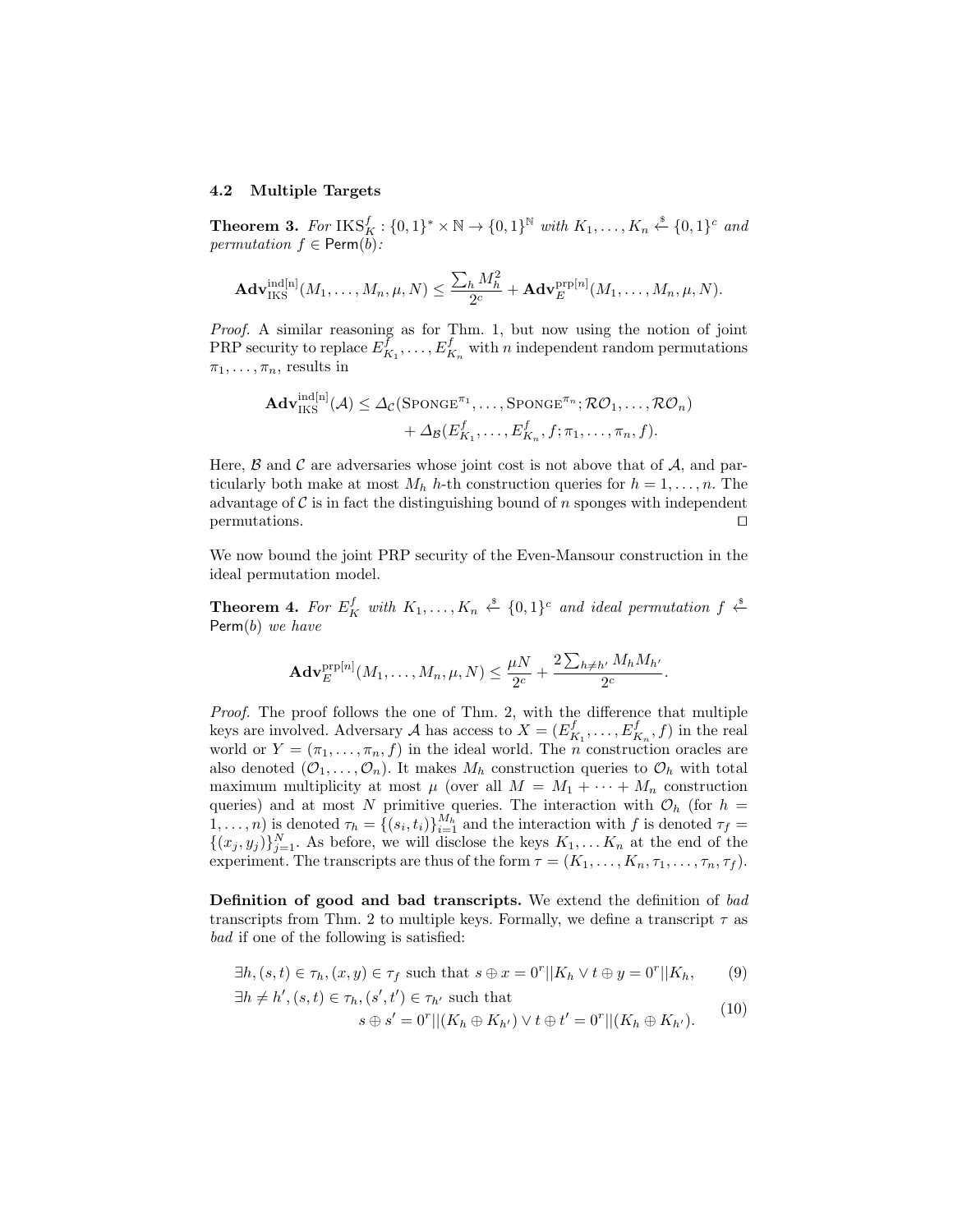The second condition corresponds to colliding calls to f coming from two construction queries with different keys. In the real world, all tuples in a good transcript  $(\tau_1, \ldots, \tau_n, \tau_f)$  consistently define an input-output pair of f. Note also that in the real world the two conditions in (9) are equivalent, and similarly for the two conditions in (10).

Bounding the probability of bad transcripts in the ideal world. In the ideal world,  $(\tau_1, \ldots, \tau_n, \tau_f)$  is a transcript generated independently of the dummy keys  $K_1, \ldots, K_n \stackrel{\hspace{0.1em}\mathsf{\scriptscriptstyle\$}}{\leftarrow} \{0,1\}^c$ . The proof of Thm. 2 straightforwardly generalizes to show that (9) is set with probability at most  $\frac{\mu N}{2^c}$ . Here, we use that for any tuple  $(x, y) \in \tau_f$ , the set  $(\tau_1, \ldots, \tau_n)$  of M queries in total contains at most  $\mu_{\text{fw}}$  tuples  $(s, t)$  such that  $\bar{s} = \bar{x}$ . A similar exercise is done for (10): for  $h \neq h'$ , there are at most  $2M_hM_{h'}$  values  $s \oplus s'$  and  $t \oplus t'$  with  $(s,t) \in \tau_h$ and  $(s', t') \in \tau_{h'}$ , and the value  $K_h \oplus K_{h'}$  has probability  $1/2^c$ . Concluding,  $\Pr(D_Y \in \mathcal{T}_{bad}) \leq \frac{\mu N}{2^c} + \frac{2 \sum_{h \neq h'} M_h M_{h'}}{2^c}.$ 

Bounding the ratio  $Pr(D_X = \tau) / Pr(D_Y = \tau)$  for good transcripts. As in the proof of Thm. 2, we have  $|\Omega_X| = (2^c)^n \cdot 2^b!$  and  $|\Omega_Y| = (2^c)^n \cdot (2^b!)^{n+1}$ . Also,  $|\text{comp}_X(\tau)| = (2^b - M - N)!$  by construction. For the ideal world, the number of compliant functions  $\pi_1, \ldots, \pi_n$  equals  $\prod_h (2^b - M_h)$ ! and the number of compliant oracles f equals  $(2<sup>b</sup> - N)!$ . Therefore,

$$
|\text{comp}_Y(\tau)| = \left(\prod_h (2^b - M_h)!\right) (2^b - N)! \leq (2^b - M - N)!(2^b!)^n
$$

and the remainder of the proof follows Thm. 2.

In the ideal permutation model, the expressions in Thm. 3 and 4 simplify into

$$
\mathbf{Adv}_{\mathrm{IKS}}^{\mathrm{ind[n]}}(M_1,\ldots,M_n,\mu,N) \le \frac{M^2 + \mu N}{2^c}
$$

We remark that the bound is independent of  $n$ , and particularly matches the bound of Sect. 4.1. This is because M is the sum of the complexities  $M_1, \ldots, M_n$ , and additionally the multiplicity  $\mu$  is taken over *all* construction queries.

# 5 Distinguishing Advantage of the Outer-Keyed Sponge

We bound the distinguishing advantage of the outer-keyed sponge construction in the ideal permutation model. A bound for the case of  $n = 1$  is given in Sect. 5.1, and it is generalized to arbitrary  $n$  in Sect. 5.2. The high-level ideas of the proofs are the same as the ones of Sect. 4. The outer-keyed sponge differs from the inner-keyed sponge by the presence of a key derivation function using f. Therefore, a more involved version of PRP security is needed, where the key derivation L from K is taken into account. We call this notion *joint*  $k\text{d}PRP$ (key derivated PRP) security. For simplicity, we assume that all keys have equal length, with  $v = k/r$  their block length.

$$
\Box
$$

.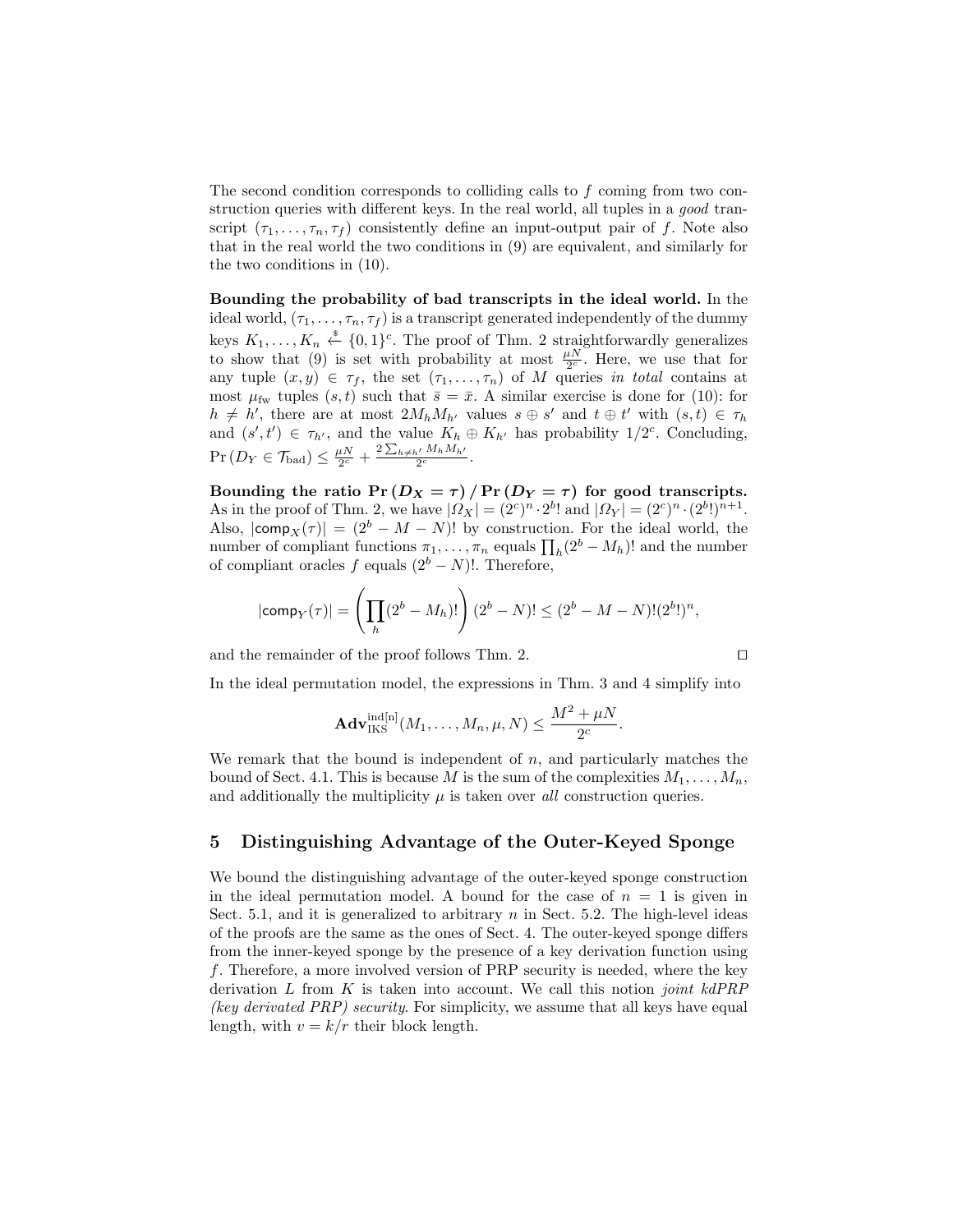Definition 4 (Joint kdPRP Advantage). We define the joint kdPRP advantage of A for a given block cipher  $E: \{0,1\}^c \times \{0,1\}^b \rightarrow \{0,1\}^b$  based on a permutation  $f \in \text{Perm}(b)$  as

$$
\mathbf{Adv}_{E,\text{KD}}^{\text{kdprp[n]}}(\mathcal{A}) = \left| \Pr \left( L_1 \leftarrow \text{KD}_{K_1}^f, \dots, L_n \leftarrow \text{KD}_{K_n}^f; \ \mathcal{A}^{E_{L_1}^f, \dots, E_{L_n}^f, f} \Rightarrow 1 \right) \right. \\ \left. \left. - \Pr \left( \mathcal{A}^{\pi_1, \dots, \pi_n, f} \Rightarrow 1 \right) \right|.
$$

The adversary can make both forward and inverse primitive queries f and  $f^{-1}$ , but is restricted to forward construction queries. We use  $\mathbf{Adv}_{E,\text{\tiny KD}}^{\text{kdprp[n]}}(M_1,\ldots, M_k)$  $(M_n,\mu,N)$  to denote the maximum advantage over any adversary with data complexity  $M_h$  to the h-th construction oracle  $(E_{K_h}^f$  or  $\pi_h)$ , time complexity N, and total maximum multiplicity  $\mu$ .

Intuitively, permutation  $f$  results in a kdPRP secure block cipher if (i) it renders sufficiently secure evaluations of KD and (ii)  $E_{\hat{L}_1}^f, \ldots, E_{\hat{L}_n}^f$  are secure Even-Mansour block ciphers. Note that, indeed, Def. 4 generalizes Def. 3 in the same way the OKS<sup> $f$ </sup><sub>K</sub> of (7) generalizes over IKS<sup> $f$ </sup><sub>K</sub> of (5).

### 5.1 Single Target

**Theorem 5.** For  $OKS_K^f : \{0,1\}^* \times \mathbb{N} \to \{0,1\}^{\mathbb{N}}$  with  $K \stackrel{\$}{\leftarrow} \{0,1\}^k$  and permutation  $f \in \text{Perm}(b)$ :

$$
\mathbf{Adv}_{\mathrm{OKS}}^{\mathrm{ind}[1]}(M,\mu,N) \leq \frac{M^2}{2^c} + \mathbf{Adv}_{E,\mathrm{KD}}^{\mathrm{kdprp}[1]}(M,\mu,N).
$$

Proof. The proof follows the one of Thm. 1 with the difference that now we have  $L = \text{KD}^f(K)$ , and therefore we bound  $\Delta_{\mathcal{B}}(E_{\hat{L}}^f, f; \pi, f) \leq \text{Adv}_{E,\text{KD}}^{\text{kdprpl1}}(M, \mu, N)$ . We note that the initial state  $\bar{L}||0^c$  (cf. (7)) has no influence on the proof, and we can assume it to be disclosed to the adversary.  $\Box$ 

We now bound the kdPRP security of the Even-Mansour construction in the ideal permutation model.

**Theorem 6.** For  $E_{\hat{L}}^f$  with  $L = \text{KD}^f(K)$  for  $K \overset{\$}{\leftarrow} \{0,1\}^k$  and ideal permutation  $f \overset{\$}{\leftarrow}$  Perm $(b)$  we have

$$
\mathbf{Adv}_{E,\mathrm{KD}}^{\mathrm{kdprp}[1]}(M,\mu,N) \leq \frac{2\mu N}{2^c} + \lambda(N) + \frac{2\left(\frac{k}{r}\right)N}{2^b},
$$

where  $\lambda(N)$  is a term bounded in Lem. 2.

Proof. The proof follows the one of Thm. 2, where now the key generation function  $\text{KD}_K^f$  needs to be taken into account. Adversary  $\mathcal A$  has access to  $X=(E_{\hat L}^f,f)$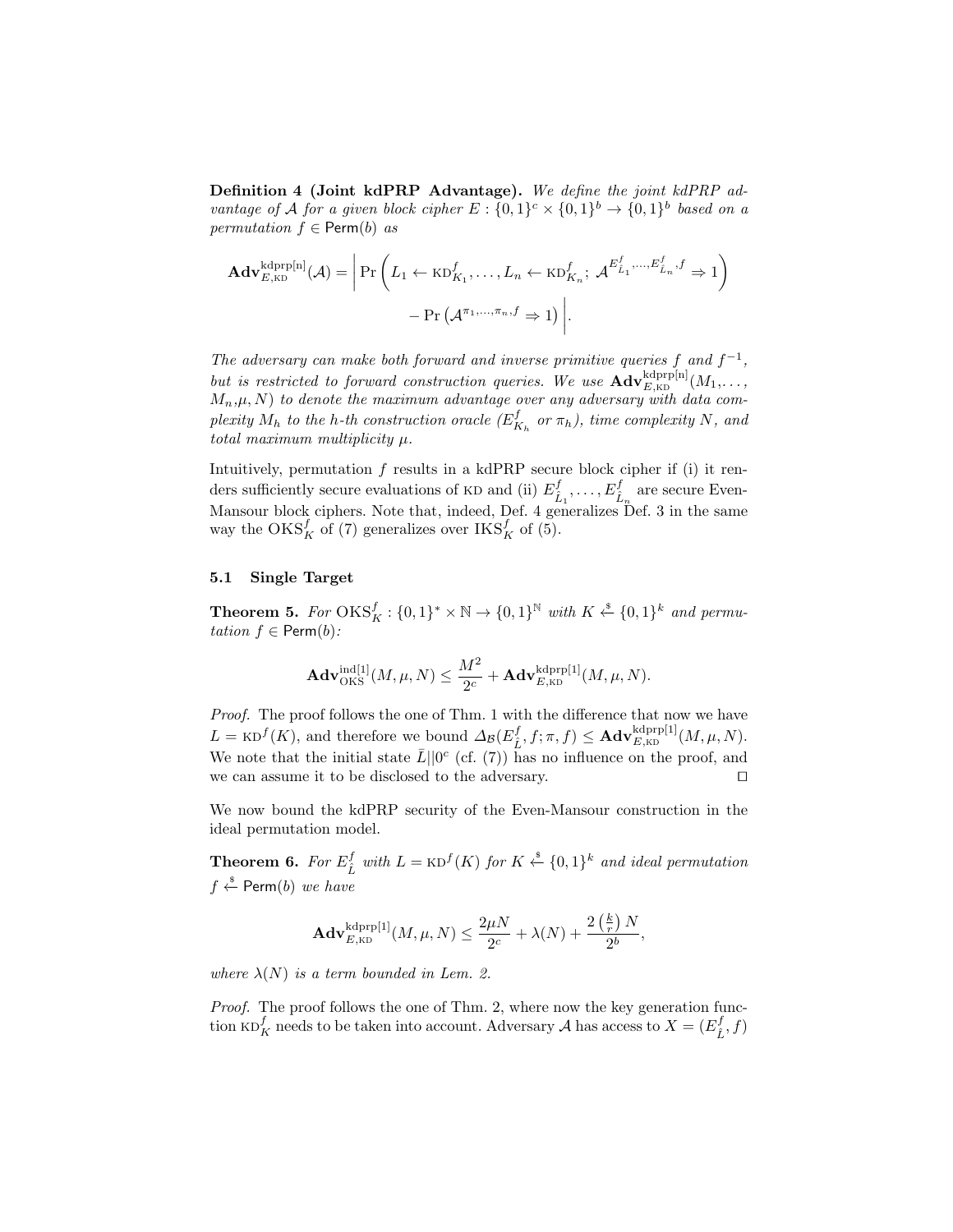in the real world or  $Y = (\pi, f)$  in the ideal world. To ease the analysis, we will disclose  $K$  at the end of the experiment, as well as the evaluations to  $f$  corresponding to the evaluation of  $\text{KD}_K^f$ . These evaluations are written as  $\kappa = \{(k_j, l_j)\}_{j=1}^v$ . In the ideal world, the key K will simply be a dummy key, and  $\kappa$  corresponds to the evaluation of  $\text{KD}_K^f$  for this dummy key. The transcripts are thus of the form  $\tau = (K, \kappa, \tau_1, \tau_f)$ . We denote by  $\alpha$  the number of distinct elements in  $\kappa$  that are not in  $\tau_f$ :

$$
\alpha = |\kappa \backslash \tau_f|.
$$

Definition of good and bad transcripts. We extend the definition of bad transcripts from Thm. 2 to additionally cover the case  $\kappa$  shows no surprises to A. Formally, we define a transcript  $\tau$  as bad if one of the following is satisfied:

$$
(k_v, l_v) \in \tau_f,\tag{11}
$$

$$
\exists (s,t) \in \tau_1, (x,y) \in \tau_f \text{ such that } s \oplus x = 0^r || \hat{L} \vee t \oplus y = 0^r || \hat{L}. \tag{12}
$$

In the real world, all tuples in a good transcript  $(\kappa, \tau_1, \tau_f)$  consistently define an input-output pair of f. Furthermore, all of the pairs defined by  $(\tau_1, \tau_f)$  are unique, but there may be duplicates without contradictions in  $(\kappa, \tau_f)$ . In fact, this set contains  $|\tau_f| + \alpha$  unique tuples.

Bounding the probability of bad transcripts in the ideal world. In the ideal world,  $(\kappa, \tau_1, \tau_f)$  is a transcript generated independently of the dummy key  $K \stackrel{\text{*}}{\leftarrow} \{0,1\}^c$ . By basic probability theory,

$$
\Pr(D_Y \in \mathcal{T}_{bad}) \leq \Pr(D_Y \text{ satisfies (11)}) +
$$
  
\n
$$
\Pr(D_Y \text{ satisfies (12)} | D_Y \text{ does not satisfy (11)})
$$
  
\n
$$
= \Pr(D_Y \text{ satisfies (11)} \land \alpha = 0) +
$$
  
\n
$$
\Pr(D_Y \text{ satisfies (11)} \land \alpha \neq 0) +
$$
  
\n
$$
\Pr(D_Y \text{ satisfies (12)} | D_Y \text{ does not satisfy (11)}).
$$

We define  $\lambda(N) = Pr(D_Y \text{ satisfies } (11) \wedge \alpha = 0)$ , a term which is bounded in Lem. 2. For the second probability, " $D_Y$  satisfies (11) and  $\alpha \neq 0$ " implies the existence of a maximal index  $j \in \{1, \ldots, v-1\}$  such that  $(k_i, l_i) \notin \tau_f$  but  $(k_{j+1}, l_{j+1}) \in \tau_f$ . As the evaluation of f corresponding to  $(k_j, l_j)$  is randomly drawn from a set of size at least  $2^b - N - \alpha$ , the next evaluation  $k_{j+1} = l_j \oplus$  $(K_{j+1}||0^c)$  happens to be in  $\tau_f$  with probability at most  $\frac{N}{2^b-N-\alpha} \leq \frac{2N}{2^b}$ , using that  $N + \alpha \leq 2^{b-1}$  without loss of generality. Quantification over j gives bound  $rac{2vN}{2^b}$ .

Finally, consider the probability that  $D<sub>Y</sub>$  satisfies (12). Conditioned on the fact that  $(11)$  is not satisfied, L is randomly generated from a set of size at least  $2^b - N - \alpha$ . This particularly means that a given value for  $\hat{L}_i$  has probability at most  $1/(2^c - (N + \alpha)2^{-r})$ . A straightforward generalization of the proof of Thm. 2 shows that the second probability is bound by  $\frac{\mu N}{2^c - (N+\alpha)2^{-r}} \leq \frac{2\mu N}{2^c}$ , again using that  $N + \alpha \leq 2^{b-1}$ .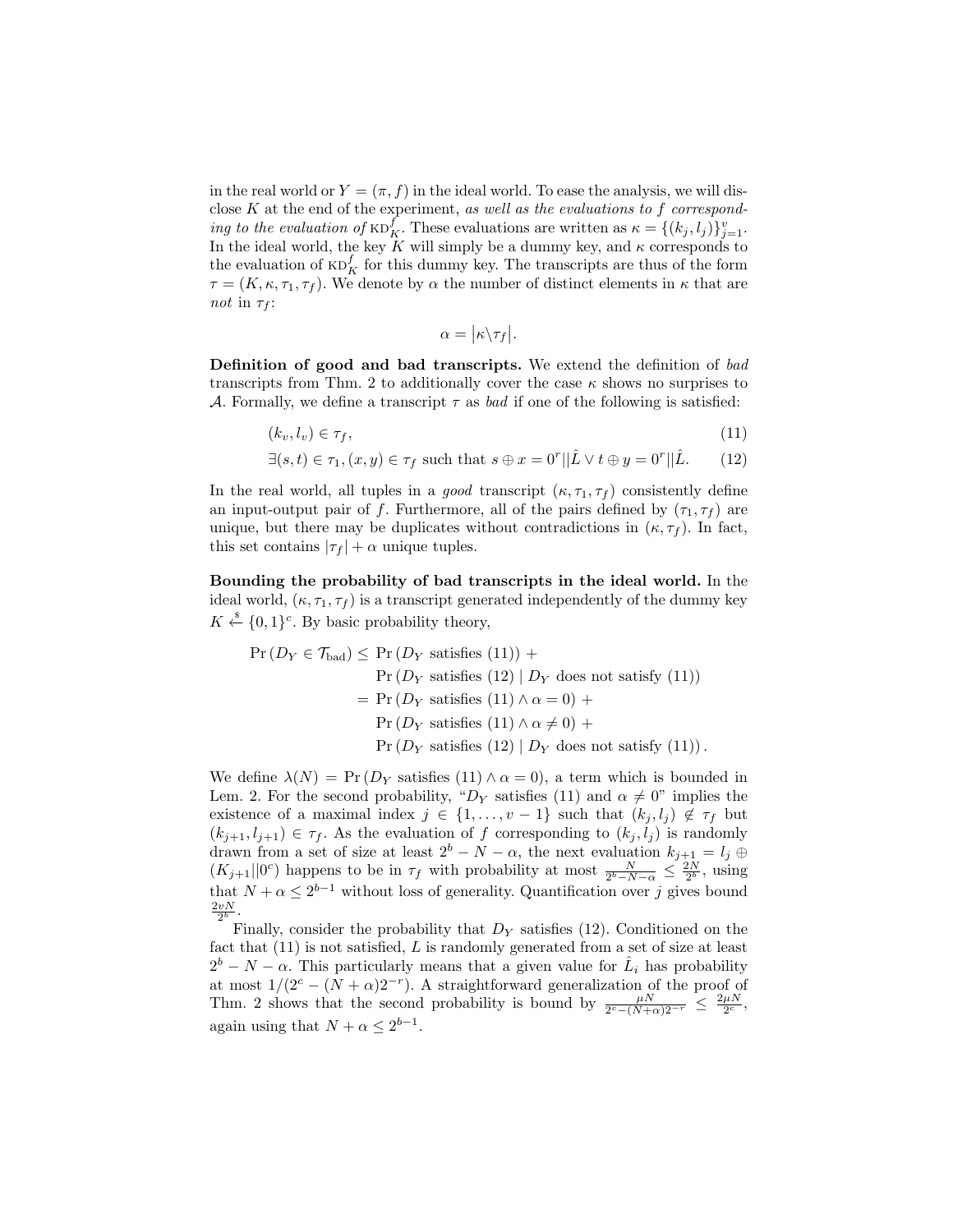Bounding the ratio  $Pr(D_X = \tau) / Pr(D_Y = \tau)$  for good transcripts. We have  $|\Omega_X| = 2^k \cdot 2^b!$  and  $|\Omega_Y| = 2^k \cdot (2^b!)^2$  as before. Also,  $|\text{comp}_X(\tau)| =$  $(2<sup>b</sup> - M - N - \alpha)!$  by construction. Similarly, we find

$$
|\text{comp}_Y(\tau)| = (2^b - M)!(2^b - N - \alpha)! \leq (2^b - M - N - \alpha)! 2^b!,
$$

and the remainder of the proof follows Thm. 2.

$$
\Box
$$

In the pre-proceedings version,  $\lambda(N)$  was inadvertently bounded by  $N/2^k$ . A similar event was considered by Gaži et al. [18], and we can use their result. We restate it in Lem. 2.

Lemma 2 (Gaži et al. [18], Lem. 12). If  $k = r$ , we have  $\lambda(N) \leq \frac{N}{2r}$  $\frac{1}{2^k}$ . Otherwise,

$$
\lambda(N) \le \min \left\{ \frac{N^2}{2^{c+1}} + \frac{N}{2^k}, \frac{1}{2^b} + \frac{N}{2^{\left(\frac{1}{2} - \frac{\log_2(3b)}{2r} - \frac{1}{r}\right)k}} \right\}.
$$

In the ideal permutation model, the expressions in Thm. 5 and 6 simplify into

$$
\mathbf{Adv}_{\mathrm{OKS}}^{\mathrm{ind}[1]}(M,\mu,N) \le \frac{M^2 + 2\mu N}{2^c} + \lambda(N) + \frac{2\left(\frac{k}{r}\right)N}{2^b}.
$$

### 5.2 Multiple Targets

**Theorem 7.** For  $OKS_K^f : \{0,1\}^* \times \mathbb{N} \to \{0,1\}^{\mathbb{N}}$  with  $K_1, \ldots, K_n \stackrel{\$}{\leftarrow} \{0,1\}^k$ and permutation  $f \in \text{Perm}(b)$ :

$$
\mathbf{Adv}_{\mathrm{OKS}}^{\mathrm{ind[n]}}(M_1,\ldots,M_n,\mu,N)\leq \frac{\sum_h M_h^2}{2^c}+\mathbf{Adv}_{E,\mathrm{KD}}^{\mathrm{kdprp[n]}}(M_1,\ldots,M_n,\mu,N).
$$

Proof. The proof is a combination of the ones of Thm. 3 and Thm. 5, and therefore omitted.  $\hfill\Box$ 

We now bound the joint kdPRP security of the Even-Mansour construction in the ideal permutation model.

**Theorem 8.** For  $E_{\hat{L}_h}^f$  with  $L_h = \text{KD}^f(K)$  for  $K_h \overset{\$}{\leftarrow} \{0,1\}^k$   $(h = 1, \ldots, n)$  and *ideal permutation*  $f \stackrel{\$}{\leftarrow}$  Perm(b) we have

$$
\mathbf{Adv}_{E,\text{KD}}^{\text{kdprp[n]}}(M_1, \ldots, M_n, \mu, N) \le \frac{2\mu N}{2^c} + \frac{4\sum_{h \neq h'} M_h M_{h'}}{2^c} + n\lambda(N) + \frac{\binom{n}{2}}{2^k} + \frac{2\left(\frac{k}{r}\right)\left(nN + \binom{n}{2}\right)}{2^b},
$$

where  $\lambda(N)$  is a term bounded in Lem. 2.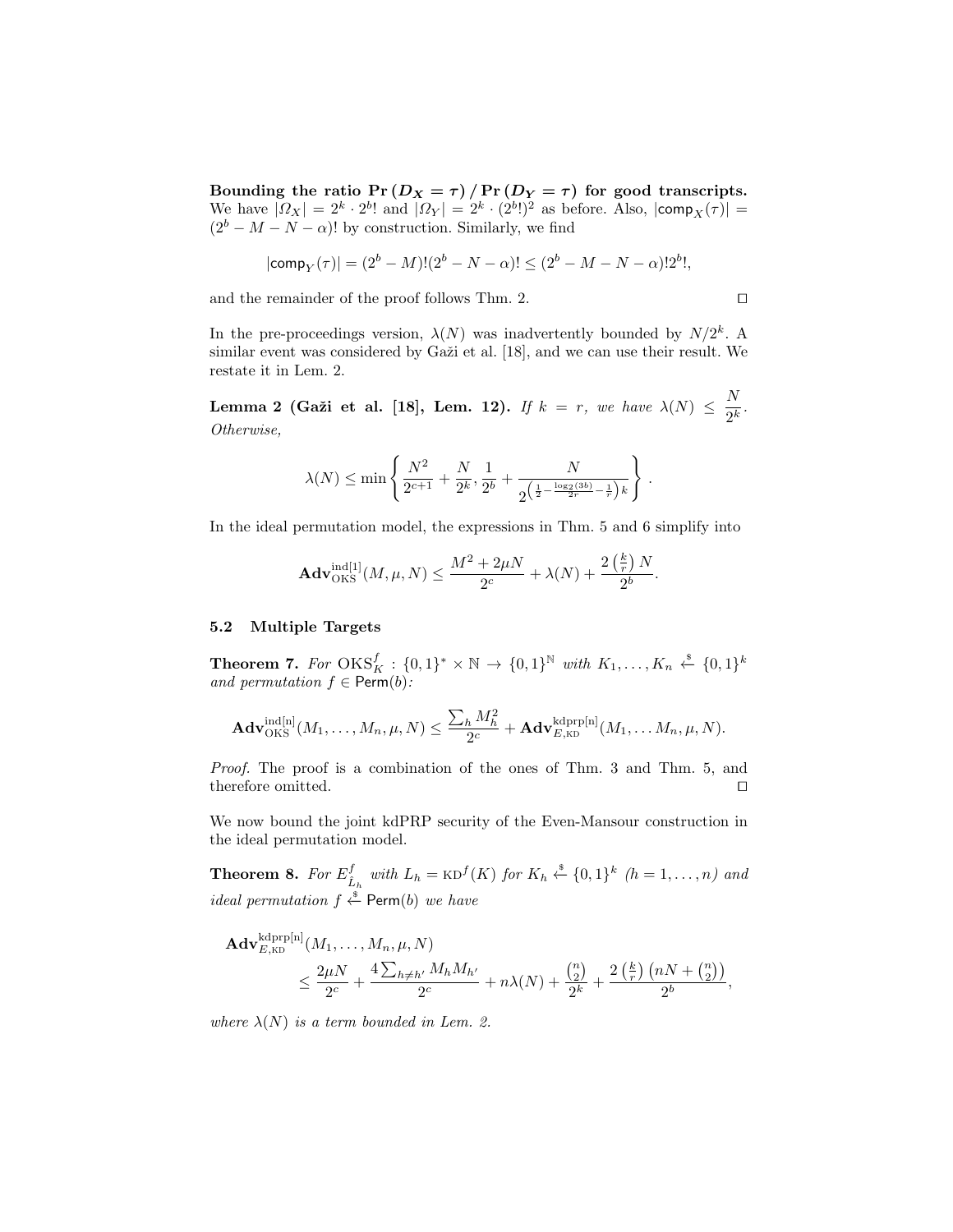Proof. The proof combines the ones of Thm. 4 and Thm. 6, with the difference that multiple derivated keys are involved. Adversary  $A$  has access to  $X = (E_{\hat{L}_1}^f, \ldots, E_{\hat{L}_n}^f, f)$  in the real world or  $Y = (\pi_1, \ldots, \pi_n, f)$  in the ideal world. As before, we will disclose the keys  $K_1, \ldots K_n$  at the end of the experiment, as well as the evaluations to f corresponding to the evaluations of  $KD_{K_1}^f, \ldots, KD_{K_n}^f$ . These evaluations are written as  $\kappa_h = \{(k_j^{(h)}, l_j^{(h)})\}_{j=1}^v$ . The transcripts are thus of the form  $\tau = (K_1, \ldots, K_n, \kappa_1, \ldots, \kappa_n, \tau_1, \ldots, \tau_n, \tau_f)$ . We denote by  $\alpha$  the number of distinct elements in  $\cup_h \kappa_h$  that are *not* in  $\tau_f$ :

$$
\alpha = |\cup_h \kappa_h \backslash \tau_f|.
$$

Definition of good and bad transcripts. We extend the definition of bad transcripts from Thm. 6 to multiple keys. Formally, we define a transcript  $\tau$  as bad if one of the following is satisfied:

$$
\exists h \text{ such that } (k_v^{(h)}, l_v^{(h)}) \in \tau_f,\tag{13}
$$

$$
\exists h \neq h' \text{ such that } (k_v^{(h)}, l_v^{(h)}) = (k_v^{(h')}, l_v^{(h')}), \tag{14}
$$

$$
\exists h, (s, t) \in \tau_h, (x, y) \in \tau_f \text{ such that } s \oplus x = 0^r || \hat{L}_h \vee t \oplus y = 0^r || \hat{L}_h,
$$
 (15)

$$
\exists h \neq h', (s, t) \in \tau_h, (s', t') \in \tau_{h'} \text{ such that}
$$
\n(16)

$$
s \oplus s' = 0^r || (\hat{L}_h \oplus \hat{L}_{h'}) \vee t \oplus t' = 0^r || (\hat{L}_h \oplus \hat{L}_{h'}).
$$

The only condition different from the ones in Thm. 4 and Thm. 6 is  $(14)$ , which assures that there are no two distinct evaluations of KD that produce the same L<sup> $\tilde{L}$ </sup>. As before, all query pairs defined by  $(\tau_1, \ldots, \tau_n, \tau_f)$  are unique, and  $(\kappa_1, \ldots, \kappa_n, \tau_f)$ . contains  $|\tau_f| + \alpha$  unique query tuples.

Bounding the probability of bad transcripts in the ideal world. In the ideal world,  $(\tau_1, \ldots, \tau_n, \tau_f)$  is a transcript generated independently of the dummy keys  $K_1, \ldots, K_n \stackrel{\hspace{1pt}\mathsf{\scriptscriptstyle\$}}{\leftarrow} \{0,1\}^c$ . By basic probability theory,

$$
\Pr(D_Y \in \mathcal{T}_{bad}) \le \Pr(D_Y \text{ satisfies } (13)) +
$$

$$
\Pr(D_Y \text{ satisfies } (15) | D_Y \text{ does not satisfy } (13)) +
$$

$$
\Pr(D_Y \text{ satisfies } (14)) +
$$

$$
\Pr(D_Y \text{ satisfies } (16) | D_Y \text{ does not satisfy } (14)).
$$

Before reasoning generalized to  $n$  targets shows that the first two probabilities are bounded by  $n\left(\lambda(N) + \frac{2vN}{2^b}\right)$  and  $\frac{2\mu N}{2^c}$ , respectively. Using that the keys  $K_h$ are all randomly drawn from a set of size at least  $2<sup>k</sup>$ , the same reasoning directly shows that the third probability is bounded by  $\frac{\binom{n}{2}}{2^k} + \frac{2v\binom{n}{2}}{2^b}$ . Finally, the fourth probability, that  $D<sub>Y</sub>$  satisfies (16), can be analyzed slightly differently from the proof of Thm. 4. More formally, as (14) is not satisfied,  $\hat{L}_h \oplus \hat{L}_{h'}$  has probability at most  $1/(2^c - (N + \alpha)2^{-r})$  for all  $h \neq h'$ . This leads to a probability upper bound  $\frac{4\sum_{h\neq h'}M_hM_{h'}}{2^c}$ .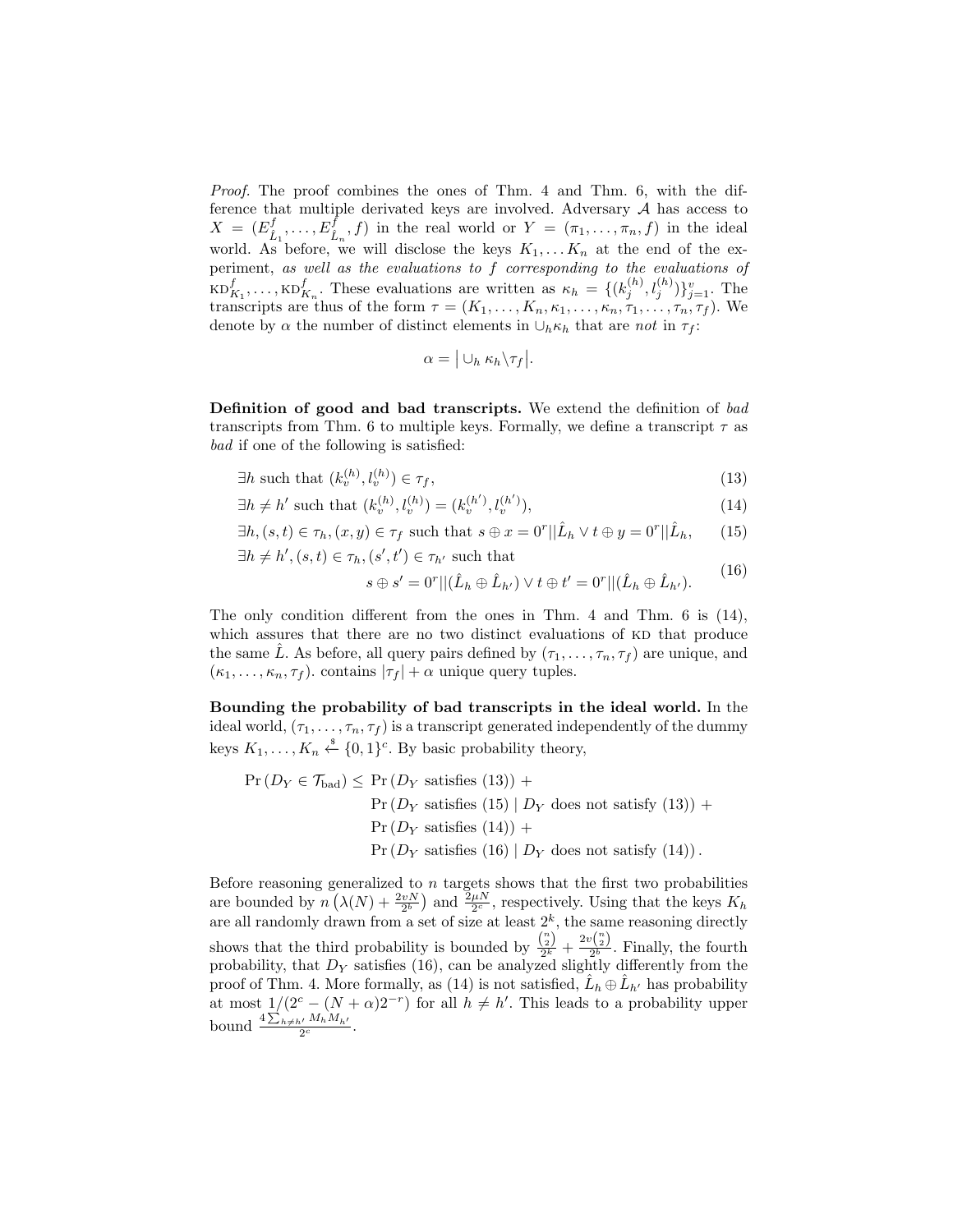Bounding the ratio  $Pr(D_X = \tau) / Pr(D_Y = \tau)$  for good transcripts. The analysis is a direct combination of the proofs of Thm. 4 and Thm. 6.  $\Box$ 

In the ideal permutation model, the expressions in Thm. 7 and 8 simplify into

$$
\mathbf{Adv}_{\mathrm{OKS}}^{\mathrm{ind}[n]}(M_1,\ldots,M_n,\mu,N) \leq \frac{2M^2 + 2\mu N}{2^c} + n\lambda(N) + \frac{\binom{n}{2}}{2^k} + \frac{2\left(\frac{k}{r}\right)\left(nN + \binom{n}{2}\right)}{2^b}.
$$

# 6 Discussion and Conclusions

Our theorems have implications on all keyed-sponge based modes as they impose upper bounds to the success probability for both single-target and multi-target attacks, generic in f. In general, a designer of a cryptographic system has a certain security level in mind, where a security level of s bits implies that it should resist against adversaries with resources for performing an amount of computation equivalent to  $2<sup>s</sup>$  executions of f. This security level s determines a lower bound for the choice of the sponge capacity  $c$ . The indifferentiability bound of Bertoni et al. [6] gives a bound  $\frac{(M+N)^2}{2c+1}$  $\frac{q+1}{2^{c+1}}$  resulting in the requirement  $c \geq 2s-1$  bits. For attack complexities that are relevant in practice, our success probability bounds are dominated by  $\frac{\mu N}{2^c}$ , combining the time complexity and the multiplicity. This results in the requirement  $c \geq s + \log_2(\mu)$  bits. The designer can use this in its advantage by increasing the rate for higher speed or to take a permutation with smaller width for smaller footprint.

The main advantage of having a dependence on  $\mu$  in the bound is that it makes its application flexible. The proof in this paper remains generic and independent of any use case scenario by considering an adversary who can perform all kinds of queries. Yet, the way a keyed sponge function is used in a concrete protocol can restrict what the attacker can actually do, and the bound follows depending on how these restrictions affect the multiplicity.

In general,  $\mu$  depends on the mode of use and on the ability of the adversary, and a designer that cares about efficiency has the challenge to reliably estimate it. In real-world applications, the amount of data that will be available to an adversary can easily be upper bound due to physical, protocol-level or other restrictions, imposing an upper bound to M. As per definition  $\mu \leq 2M$  the value of c can be taken  $c \geq s + \log_2(M) + 1$ .

The bound  $\mu \leq 2M$  is actually very pessimistic and virtually never reached. The multiplicity is the sum of two components: the forward multiplicity  $\mu_{fw}$  and the backward multiplicity  $\mu_{\text{bw}}$ . The latter is determined by the responses of the keyed sponge and even an active attacker has little grip on it. For small rates, it is typically  $M2^{-r}$  multiplied by a small constant.

The forward multiplicity, however, can be manipulated in some settings. An example of such a use case is a very liberal mode of use on top of the duplex construction [8]. At each duplexing call, the adversary can choose the input for the next duplexing call to force the outer part to some fixed value and let  $\mu_{fw}$ approach M. The dominating security term then becomes  $\frac{MN}{2^c}$ , reducing the requirement to  $c \geq s + \log_2(M)$ . However, most modes and attack circumstances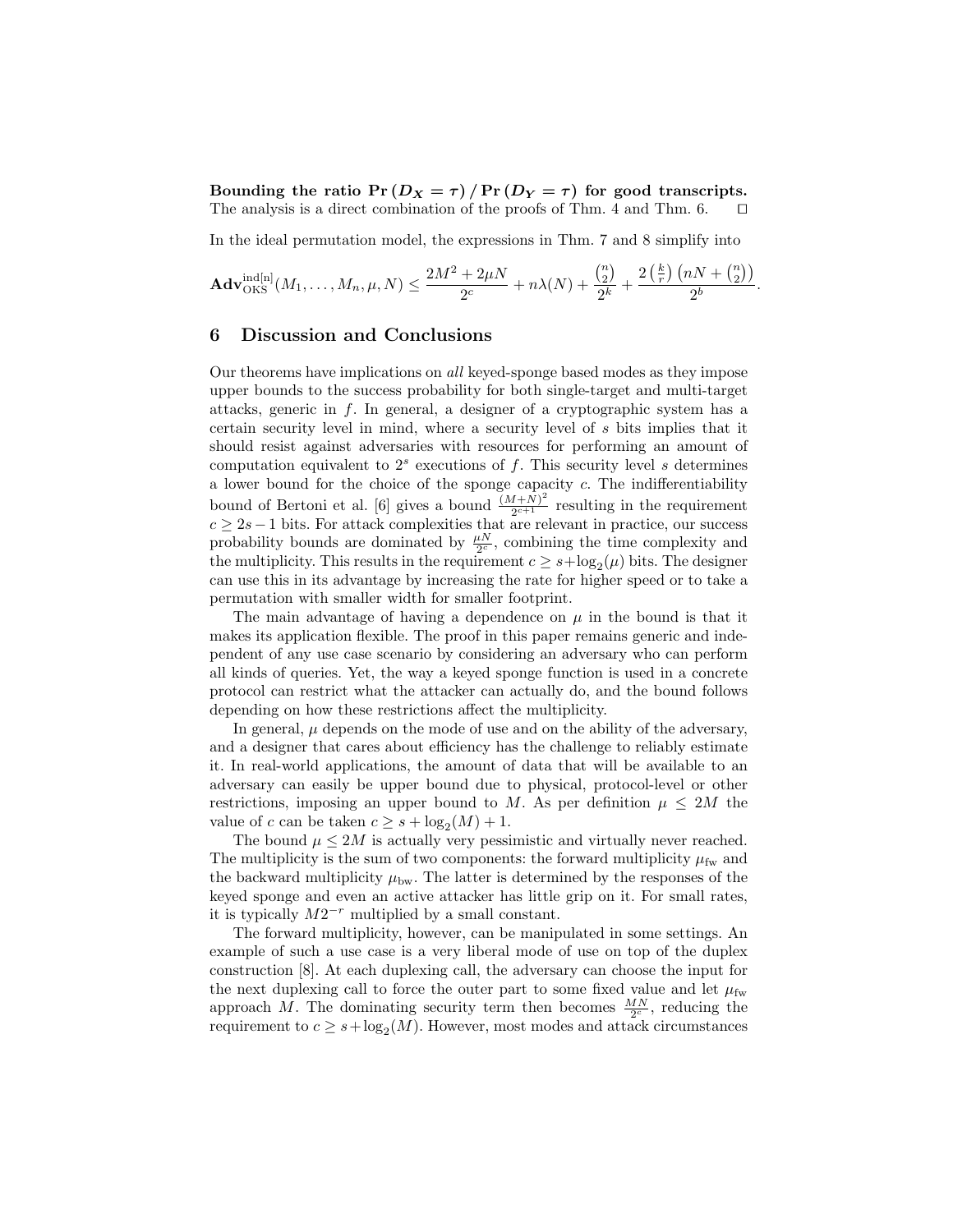do not allow the adversary to increase the forward multiplicity  $\mu_{fw}$  beyond a small multiple of  $M2^{-r}$ . This is in general the case if the adversary cannot *choose* the outer values. For instance, for sponge based stream ciphers which output a keystream on input of a nonce: if the total number of output blocks is much smaller than  $2^{r/2}$ , we have  $\mu = 2$  with overwhelming probability, reducing the requirement to  $c \geq s+1$ . A similar effect occurs in the case of nonce-respecting authenticated encryption scenarios.

Knowing the mode of use and the relevant adversary model, one can often demonstrate an upper bound to the multiplicity. If no sharp bounds can be demonstrated, it may be possible to prove that the multiplicity is only higher than some value  $\mu_{\text{limit}}$  with a very low probability. This probability should then be included in the bound as an additional term.

Acknowledgments. This work was supported in part by the Research Council KU Leuven: GOA TENSE (GOA/11/007). Elena Andreeva and Bart Mennink are Postdoctoral Fellows of the Research Foundation – Flanders (FWO). We thank Peter Gaži, Krzysztof Pietrzak, and Stefano Tessaro for pointing out a flaw in an earlier version of the proof.

# References

- 1. Alizadeh, J., Aref, M., Bagheri, N.: Artemia v1 (2014), submission to CAESAR competition
- 2. Andreeva, E., Bilgin, B., Bogdanov, A., Luykx, A., Mendel, F., Mennink, B., Mouha, N., Wang, Q., Yasuda, K.: PRIMATEs v1 (2014), submission to CAE-SAR competition
- 3. Aumasson, J., Jovanovic, P., Neves, S.: NORX v1 (2014), submission to CAESAR competition
- 4. Bellare, M., Rogaway, P.: Random oracles are practical: A paradigm for designing efficient protocols. In: Denning, D.E., Pyle, R., Ganesan, R., Sandhu, R.S., Ashby, V. (eds.) ACM CCS '93. pp. 62–73. ACM (1993)
- 5. Bertoni, G., Daemen, J., Peeters, M., Van Assche, G.: Sponge functions. Ecrypt Hash Workshop 2007 (May 2007)
- 6. Bertoni, G., Daemen, J., Peeters, M., Van Assche, G.: On the indifferentiability of the sponge construction. In: Smart, N.P. (ed.) EUROCRYPT 2008. LNCS, vol. 4965, pp. 181–197. Springer (2008)
- 7. Bertoni, G., Daemen, J., Peeters, M., Van Assche, G.: Sponge-based pseudorandom number generators. In: Mangard, S., Standaert, F. (eds.) CHES 2010. LNCS, vol. 6225, pp. 33–47. Springer (2010)
- 8. Bertoni, G., Daemen, J., Peeters, M., Van Assche, G.: Duplexing the sponge: Singlepass authenticated encryption and other applications. In: Miri, A., Vaudenay, S. (eds.) SAC 2011. LNCS, vol. 7118, pp. 320–337. Springer (2011)
- 9. Bertoni, G., Daemen, J., Peeters, M., Van Assche, G.: On the security of the keyed sponge construction. Symmetric Key Encryption Workshop (February 2011)
- 10. Bertoni, G., Daemen, J., Peeters, M., Van Assche, G., Van Keer, R.: Ketje v1 (2014), submission to CAESAR competition
- 11. Bertoni, G., Daemen, J., Peeters, M., Van Assche, G., Van Keer, R.: Keyak v1 (2014), submission to CAESAR competition